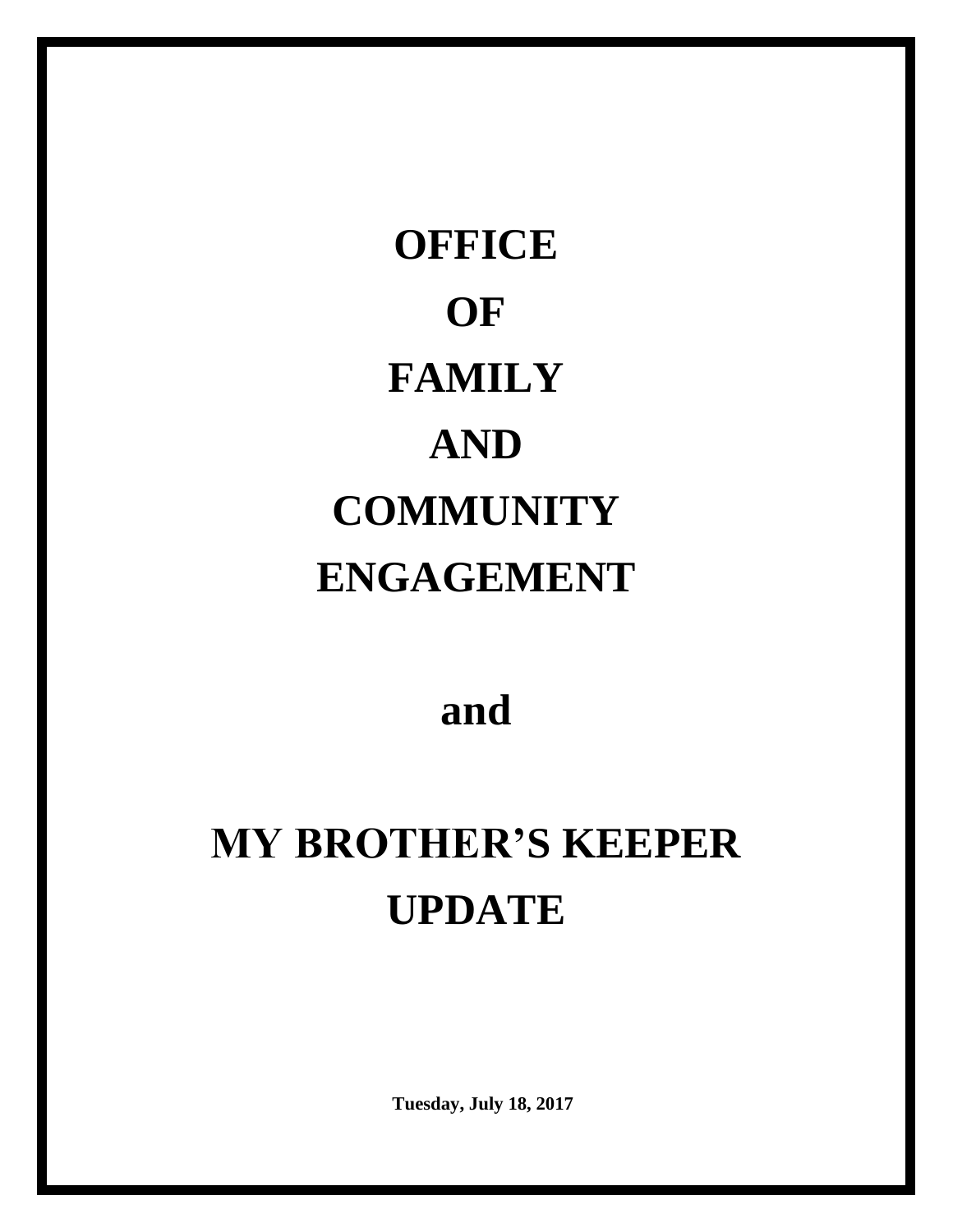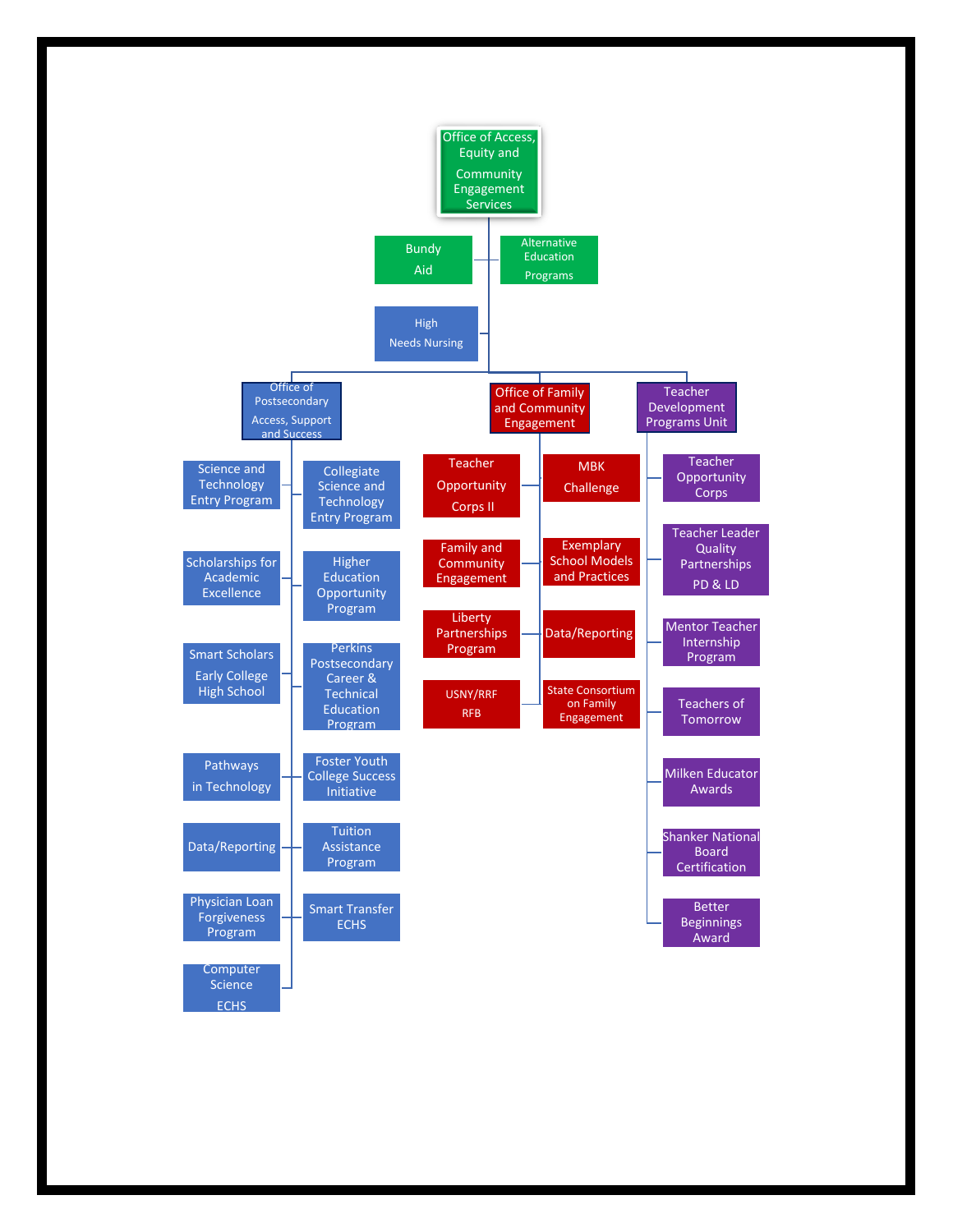#### **Office of Family and Community Engagement**

Across the country and here in New York State, there is a growing movement to engage families and communities in the academic development of students. The New York State Education Department has embraced this concept, recognizing that to increase academic achievement, families and communities must be engaged in the process. To this end, the Office of Family and Community Engagement has been established. While family and community engagement is embedded throughout the Department's programs, this new Office elevates the focus on its importance as a factor in student achievement.

The Office of Family and Community Engagement in conjunction with other offices in Department will develop statewide policy and offer school districts best practices for communicating with families and local communities.

This office oversees 6 grant programs; Liberty Partnerships Program, Teacher Opportunity Corps II, Exemplary Schools Models and Practices, My Brother's Keeper Challenge, Family and Community Engagement Grant Program and a USNY/RRF program funded by the Gates Foundation. In addition, the Office recently became one of six states participating in the State Consortium on Family Engagement through the Council of Chief State School Officers (CCSSO).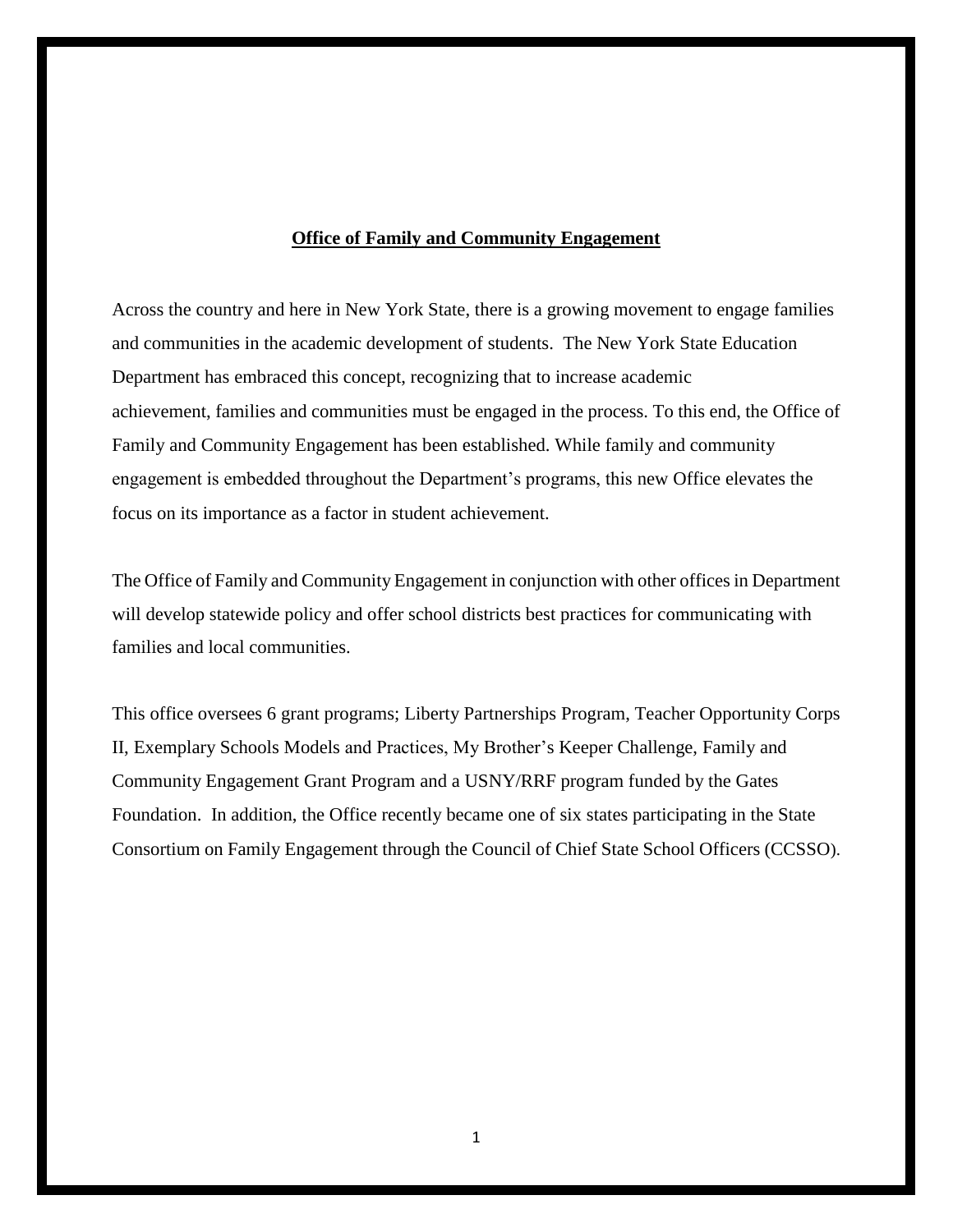### **Two new initiatives are scheduled to be implemented in 2017:**

- Native American Communities RFP is limited to the Native American communities in NYS. This will be designed as a Family and Community Engagement RFP to include parent advocacy and/or creating outreach material in home languages so families can learn how to enhance school success for their students beginning at the earliest ages through high school and beyond.
- NYS MBK Fellows will be a program designed to provide 11th and  $12<sup>th</sup>$  grade students with leadership opportunities service projects in various venues (government, and the private sector).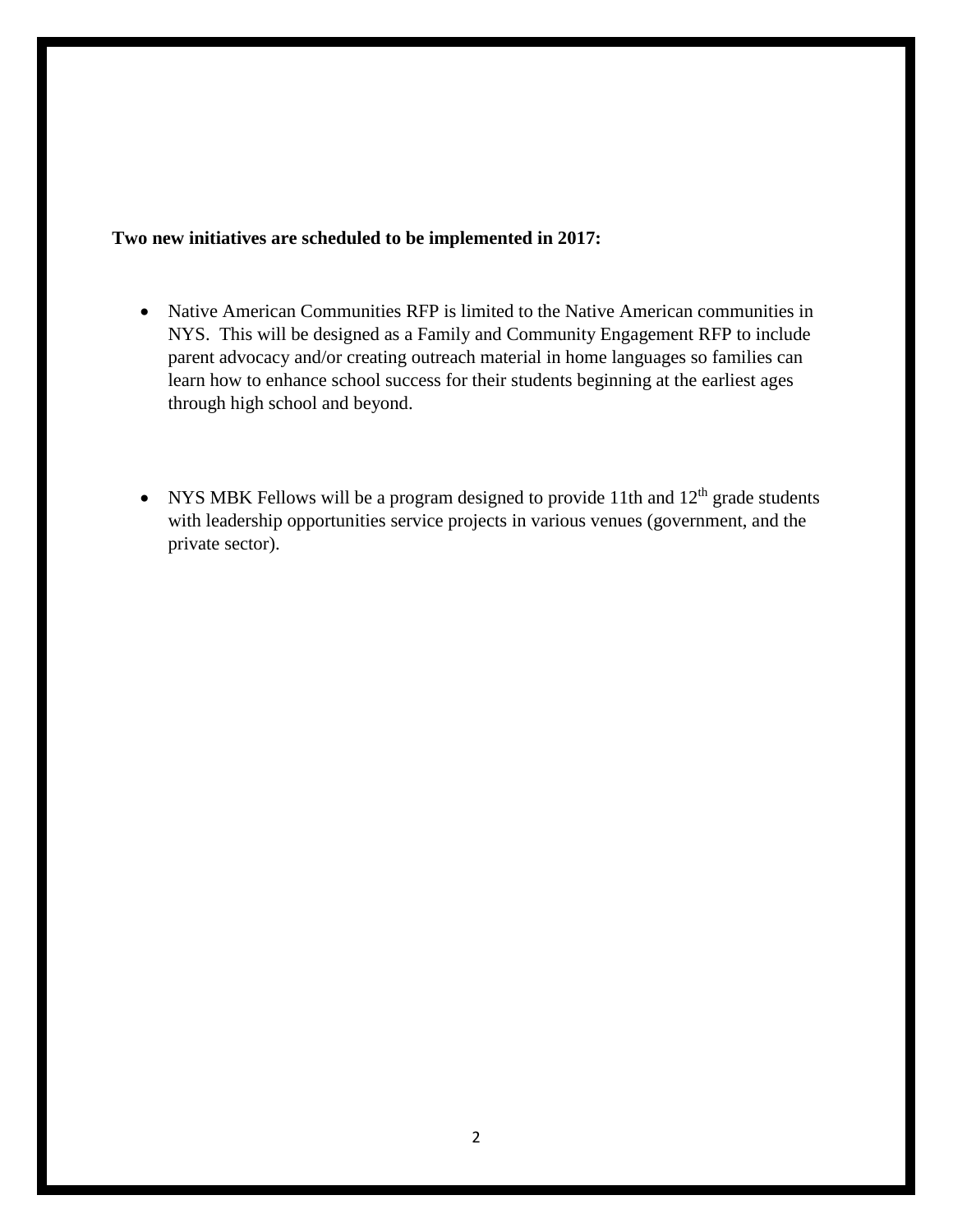### **[Family and Community Engagement](http://www.p12.nysed.gov/compcontracts/16-013-fcep/) Program Grant**

NYSED has awarded six million dollars in grants to 45 school districts to work with communitybased organizations, and other groups to improve family engagement efforts in local communities.

These efforts might include parent advocacy and/or creating outreach material in home languages so families can learn how to enhance school success for their children beginning at the earliest ages through high school and beyond.

### **Grant Highlights**

- The **purpose of the FCEP** is to increase the academic achievement and college and career readiness of boys and young men of color.
- Many schools and districts struggle with the challenge of how to develop and sustain effective relationships with families toward the goal of student success. Teachers, Principals and School District leaders identify family engagement as one of the most challenging aspects of their work. When narrowing the scope of this ongoing concern to the issues of boys and young men of color, it is not only an issue of engaging and connecting to the family, but to the extended family and community as a whole.

### **Grant Goals**:

- Goal 1: Develop the knowledge and skills of school and district personnel, as well as families and community members, to increase required trust and relationships necessary to address student learning needs and abilities at each grade level.
- Goal 2: Provide access to multi-level networks that foster respect and trust in building family relationships with the school and school community.
- Goal 3: Create an environment where partnerships thrive in a comfortable, culturally diverse, and engaging atmosphere that fosters respect and trust.
- Goal 4: Commit to building and sustaining child-centered roles for the school, family, and community that values student learning and social and emotional development as equal educational partners.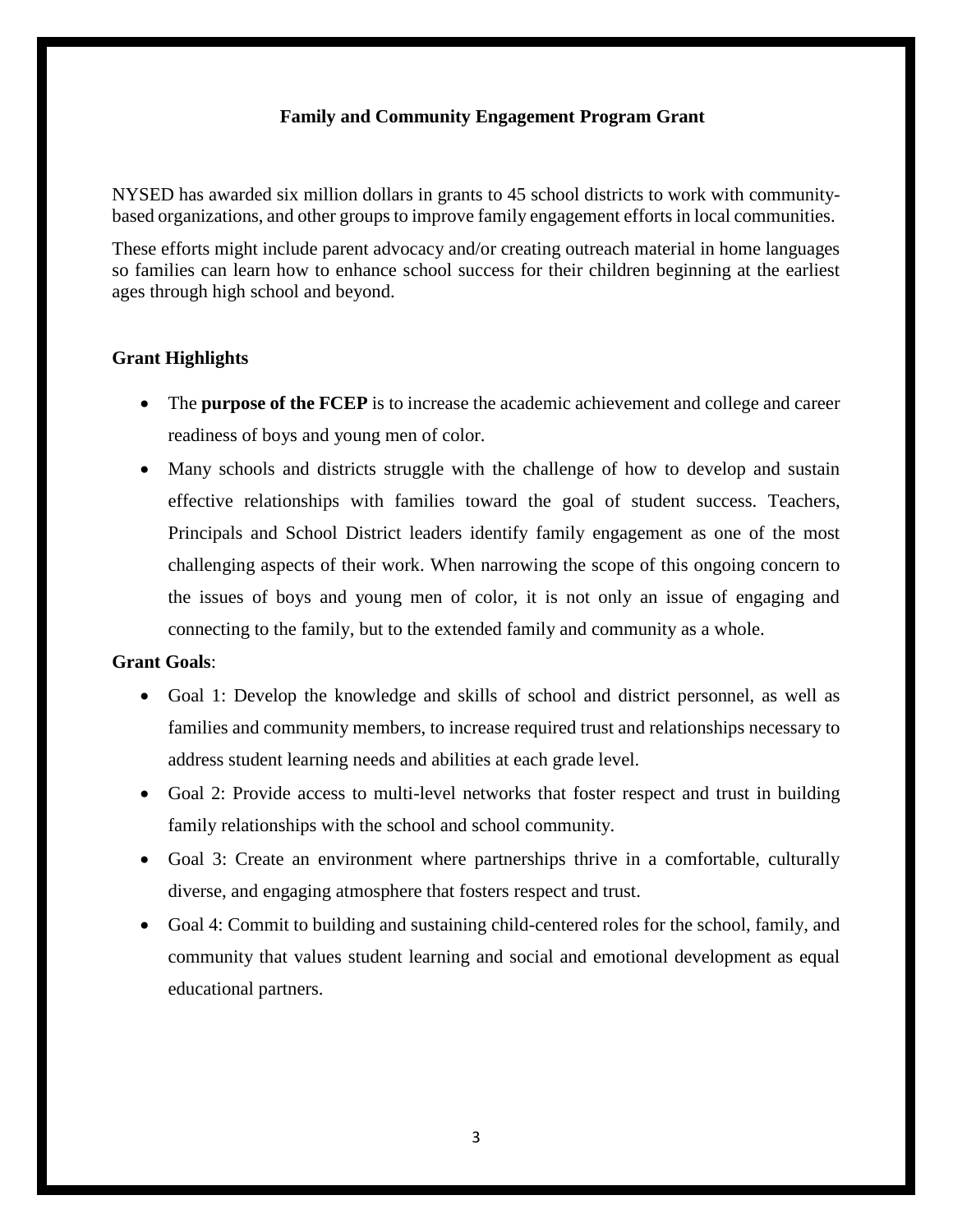|                 | <b>Family and Community Engagement Program</b> |                                                                                                                                                      |                                                                                                        |  |  |  |  |  |  |  |  |  |
|-----------------|------------------------------------------------|------------------------------------------------------------------------------------------------------------------------------------------------------|--------------------------------------------------------------------------------------------------------|--|--|--|--|--|--|--|--|--|
| <b>District</b> | <b>Award Amount</b>                            | <b>Grant activities</b>                                                                                                                              | <b>Schools Served</b>                                                                                  |  |  |  |  |  |  |  |  |  |
| Binghamton      | \$149,972                                      | Restorative Practices, Parent Café, Parent<br><b>Mentors</b><br>Goals: 1 and 3                                                                       | 10- District wide                                                                                      |  |  |  |  |  |  |  |  |  |
| Brentwood       | \$150,000                                      | Parent Teacher Home Visit Project<br><b>College and Career Readiness</b><br>Goals: 2 and 4                                                           | Brentwood Freshman Center                                                                              |  |  |  |  |  |  |  |  |  |
| <b>Buffalo</b>  | \$127,500                                      | Parent Community Engagement advisory<br>committee, Parent Centers<br>Goals: 1 and 3                                                                  | 70 - District wide                                                                                     |  |  |  |  |  |  |  |  |  |
| <b>Dunkirk</b>  | \$150,000                                      | FCEP director- oversee outreach team<br>Hispanic Outreach Coordinator<br>Goals: 2 and 3                                                              | 6- District wide                                                                                       |  |  |  |  |  |  |  |  |  |
| East Ramapo     | \$150,000                                      | Parent workshop<br>PD for staff on engaging families<br><b>Parent Teacher teams</b><br>Goals: 1 and 3                                                | 14- District Wide                                                                                      |  |  |  |  |  |  |  |  |  |
| Ellenville      | \$150,000                                      | Parent Peer Trainer<br><b>Translation services</b><br>Goals: 2 and 3                                                                                 | 3- District Wide<br>Ellenville Elementary School<br>Ellenville Middle School<br>Ellenville High School |  |  |  |  |  |  |  |  |  |
| Fallsburg       | \$150,000                                      | <b>Family Community Liaison</b><br>Staff PD on engaging parents<br><b>Community Change Project</b><br><b>Advisory Committee</b><br>Goals: 1, 3 and 4 | 2- District Wide<br>Benjamin Cosor Elementary School<br>Fallsburg Junior-Senior High School            |  |  |  |  |  |  |  |  |  |
| Freeport        | \$150,000                                      | <b>Family Community Liaison</b><br><b>Parent University</b><br>Goals: 1 and 3                                                                        | 7- District Wide                                                                                       |  |  |  |  |  |  |  |  |  |
| Greenburgh      | \$141,467                                      | <b>Parent Coordinator</b><br>Parent volunteers in the classroom<br>Goal: 3                                                                           | 5- District Wide                                                                                       |  |  |  |  |  |  |  |  |  |
| Hudson          | \$145,500                                      | Parent Coordinator<br>Mentoring<br>Goals: 3 and 4                                                                                                    | Hudson Junior High school<br>Hudson High School                                                        |  |  |  |  |  |  |  |  |  |
| Ithaca          | \$150,000                                      | <b>MBK Coordinator</b><br>PD for staff and parents<br>Goals: 1 and 3                                                                                 | 12- District Wide                                                                                      |  |  |  |  |  |  |  |  |  |
| Johnson City    | \$150,000                                      | Parent mentors<br>Family and community specialist<br>Goals: 3 and 4                                                                                  | 4- District Wide                                                                                       |  |  |  |  |  |  |  |  |  |
| Kingston        | \$150,000                                      | PD of staff and families<br><b>Community Coordinator</b><br>Mentors<br>Goals: 1, 3 and 4                                                             | 10- District Wide                                                                                      |  |  |  |  |  |  |  |  |  |
| Lawrence        | \$150,000                                      | Family Advocate (Spanish and Arabic<br>speaking)                                                                                                     | 5- District Wide                                                                                       |  |  |  |  |  |  |  |  |  |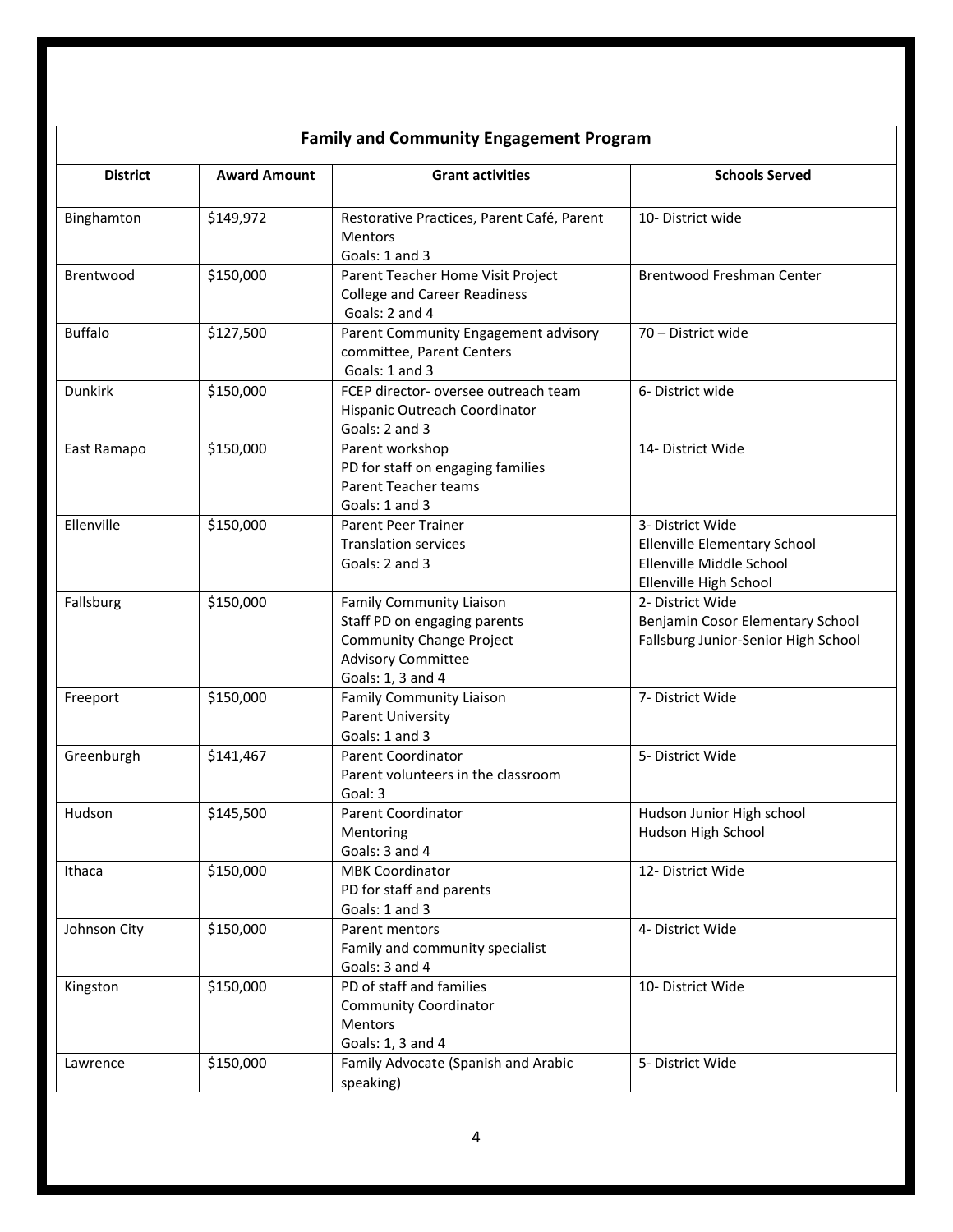|               |                     | Parent workshops                                             |                                          |
|---------------|---------------------|--------------------------------------------------------------|------------------------------------------|
|               |                     | Hero Internet and Mobile Phone Application<br>Goals: 1 and 2 |                                          |
|               |                     |                                                              |                                          |
| Longwood      | \$150,000           | <b>FCEP Director</b>                                         | Grades 5, 7, 9                           |
|               |                     | <b>Transition Program staff</b><br>Goals: 3 and 4            | Longwood Middle School                   |
|               |                     |                                                              | Longwood Junior High School              |
|               |                     |                                                              | Longwood High School                     |
|               |                     | <b>FCEP Director</b><br>PD for Staff and Families            |                                          |
|               |                     | <b>Mentors</b>                                               | 2- District Wide                         |
| Lyons         | \$150,000           |                                                              |                                          |
|               |                     | Parent / Community Back to School Event                      | Lyons Elementary                         |
|               |                     | Goals: 1, 3 and 4                                            | Lyons Middle High School                 |
| Monticello    | \$150,000           | FCEP Director PD for Staff and students                      | 5-District Wide                          |
|               |                     | Goals: 1 and 3                                               | <b>EMMA C. Chase</b>                     |
|               |                     |                                                              | George L Cooke                           |
|               |                     |                                                              | Kenneth L Rutherford                     |
|               |                     |                                                              | Robert Kaiser                            |
|               |                     |                                                              | Monticello High School                   |
| Mount Vernon  | \$150,000           | Peer Leadership Club                                         | 16- District Wide                        |
|               |                     | <b>Translation Services</b>                                  |                                          |
|               |                     | Mentoring                                                    |                                          |
|               |                     | <b>Community Events</b>                                      |                                          |
|               |                     | Goals: 2, 3 and 4                                            |                                          |
| <b>Newark</b> | \$150,000           | <b>Community Engagement Outreach</b>                         | 5- District Wide                         |
|               |                     | Counselor                                                    | Perkins School                           |
|               |                     | <b>FCEP Director</b>                                         | Lincoln School                           |
|               |                     | Minority Parent Liaison                                      | Kelley School                            |
|               |                     | Goal: 3                                                      | Newark Middle School                     |
|               |                     |                                                              | Newark High School                       |
| Newburgh      | \$150,000           | Parent Liaison                                               | 13 - District Wide                       |
|               |                     | Teacher/ Family Workshops                                    |                                          |
|               |                     | <b>Family Mentor Program</b>                                 |                                          |
|               |                     | Goals: 1, 3 and 4                                            |                                          |
| Niagara Falls | \$150,000           | <b>FCEP Director</b>                                         | 11- District Wide                        |
|               |                     | <b>FCEP Liaisons</b>                                         |                                          |
|               |                     | Mentors / Workshops                                          |                                          |
|               |                     | Goals: 1, 3 and 4                                            |                                          |
| <b>NYC</b>    | Four CSD's at       | <b>Family Resource Centers</b>                               | With support of the MBK grant all 14     |
|               | \$150,000 and 10    | <b>Community Fairs</b>                                       | targeted districts will receive robust   |
|               | CSD's at \$90,000   | Workshops                                                    | Family and community engagement          |
|               |                     | MBK Family Engagement Leadership Team                        | resources and supports, 2 districts      |
|               | <b>NYCDOE Total</b> | (98.19)                                                      | (9&19) will receive additional intensive |
|               | \$1,500,000         | Goals: 1 and 3                                               | family engagement supports               |
| Ossining      | \$147,415           | PD for Staff                                                 | 6-District Wide                          |
|               |                     | <b>Academic Parent Teams</b>                                 |                                          |
|               |                     | Goals: 1 and 3                                               |                                          |
| Peekskill     | \$150,000           | Young Men's Group                                            | 7- District Wide                         |
|               |                     | Adult and Peer mentoring                                     |                                          |
|               |                     | Workshops                                                    |                                          |
|               |                     | <b>Translations services</b>                                 |                                          |
|               |                     | Goals: 1, 2, 3 and 4                                         |                                          |
| Poughkeepsie  | \$139,502           | <b>FCEP Director</b>                                         | 8- District Wide                         |
|               |                     | Goal: 3                                                      |                                          |
| Rochester     | \$104,877           | Project manager                                              | 50-District Wide                         |
|               |                     | Parent workshops- 2 weekly                                   |                                          |
|               |                     |                                                              |                                          |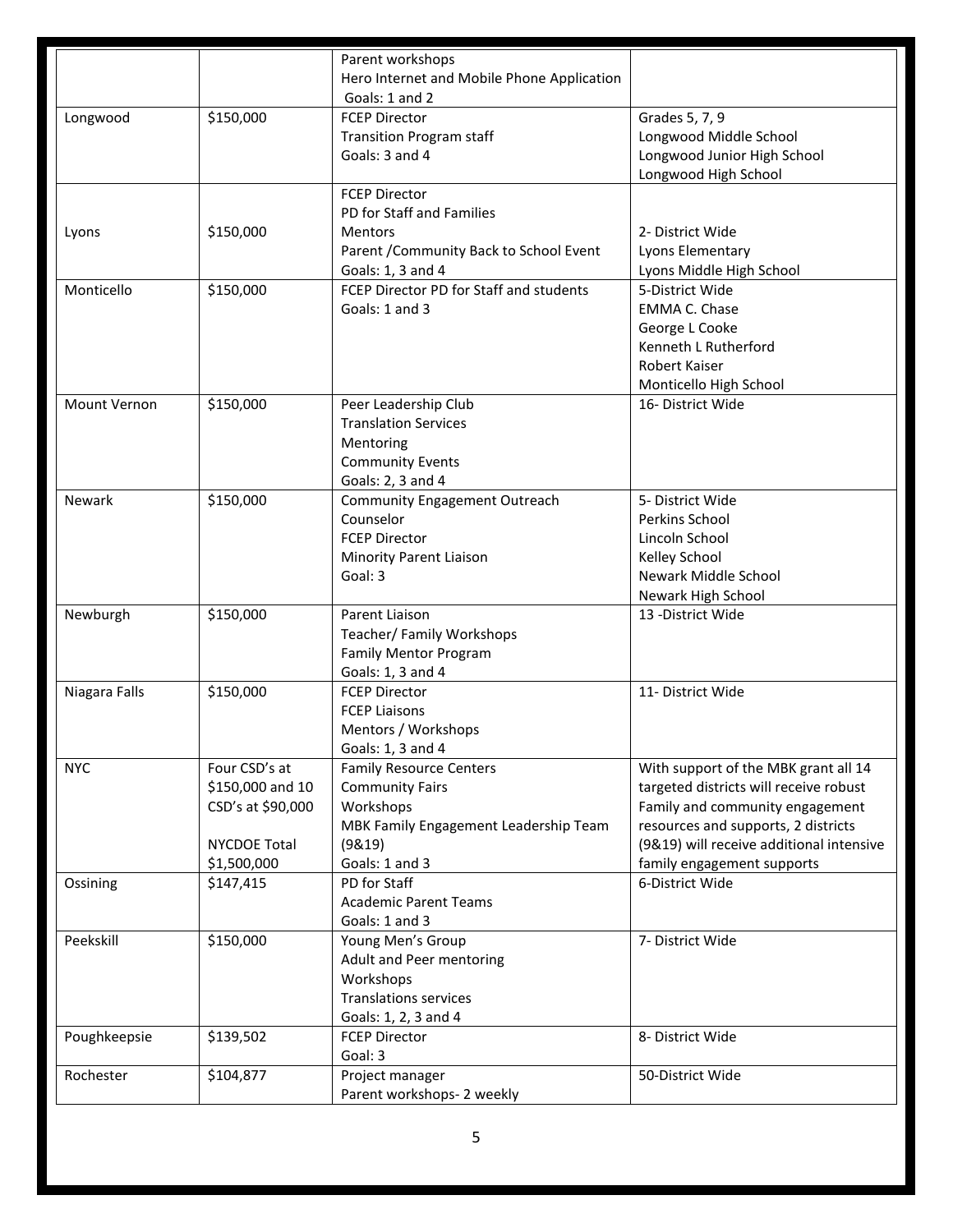|             |           | <b>Parent Training</b><br>Goals: 1 and 3 |                              |
|-------------|-----------|------------------------------------------|------------------------------|
| Roosevelt   | \$149,533 | Boys to Men Initiative                   | Grades 6-12                  |
|             |           | <b>Project Director</b>                  | Roosevelt Middle School      |
|             |           | Parent Liaison                           | Roosevelt High School        |
|             |           | Goals: 3 and 4                           |                              |
|             |           | <b>MBK Ambassador</b>                    |                              |
| Schenectady | \$149,975 | <b>MBK Coordinator</b>                   | 17-District Wide             |
|             |           | Family Book Club                         | year1-6,7,8,9 and 4,5,10     |
|             |           | PD for Staff                             | year2-2,3,11,12              |
|             |           | Workshops for families                   | year 3- Pre-K, K and 1       |
|             |           | Goals: 1 and 3                           |                              |
| Syracuse    | \$150,000 | <b>Building Men Program</b>              | 38-District Wide             |
|             |           | Parent and Teacher Workshops             |                              |
|             |           | Goals: 1 and 4                           |                              |
| Uniondale   | \$150,000 | Project Director                         | 9- District Wide             |
|             |           | Restorative Justice club                 | (Turtle Hook Middle School & |
|             |           | <b>Mentors</b>                           | Lawrence Middle School for   |
|             |           | <b>STEM Career Program</b>               | Restorative Justice Club)    |
|             |           | Goals: 1, 3 and 4                        |                              |
| Westbury    | \$150,000 | PD for Staff and Families                | 6 - District Wide            |
|             |           | Goal: 1                                  |                              |
|             |           |                                          |                              |
| Yonkers     | \$150,000 | Family and Me                            | 40-District Wide             |
|             |           | <b>MBK Future Leaders</b>                |                              |
|             |           | Goals: 3 and 4                           |                              |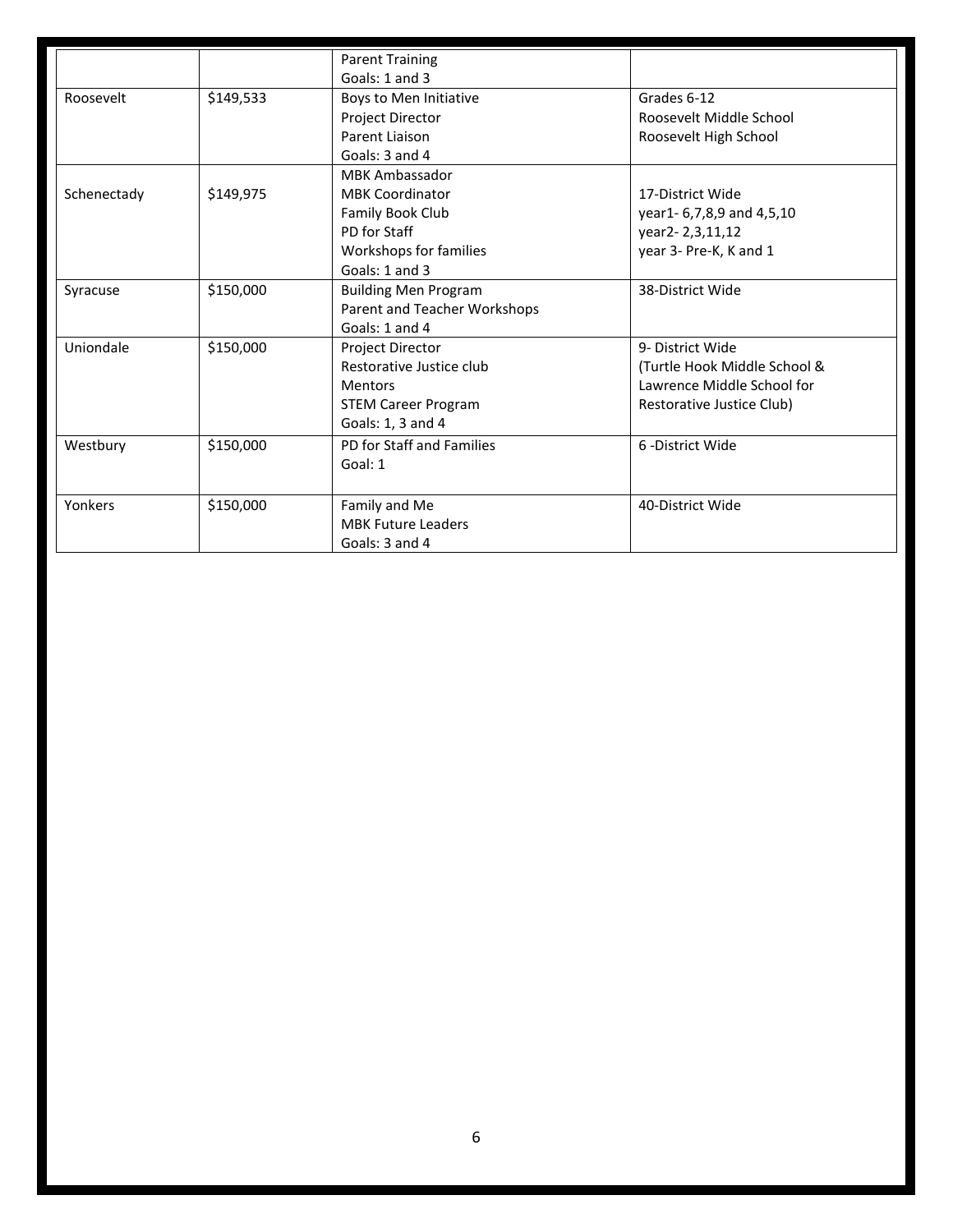### **Exemplary School Models and Programs Grant**

**Purpose:** The purpose of the Exemplary School Models and Practices grant is to close the achievement gap and increase the academic achievement and college and career readiness (CCR) of students in urban school districts with an emphasis on boys and young men of color. The primary object of this program is to investigate and replicate educational programs and models that build academic identity and social capital for underachieving youths.

**Background** - As part of the national initiative launched in February 2014, My Brother's Keeper seeks to close the persistent gaps in educational achievement and opportunity between young minority men and boys and their peers. Chapter 53 of the laws of 2016: with the adoption of the 2016-2017 New York State Budget, New York became the first state, and to date the only state, to accept President Obama's My Brother's Keeper challenge.

**Eligibility -** Eligible applicants are NYS public school districts or NYS public school districts contracted to provide educational services to American Indian reservation populations. The applicant district must have at least one school designated to serve as the demonstration site. The demonstration site school(s) must not be classified as a struggling, persistently struggling, or priority school.

**Program services** – The primary objectives of this program are to: develop and/or expand an exemplary high-quality college and career readiness school model(s), program(s) and practice(s) that demonstrates cultural and linguistic responsiveness, that emphasize the needs of boys and young men of color; and to investigate and replicate those educational programs, practices and models that build academic identity and social capital for underachieving youths. The awarded applicants, which is the demonstration site, will partner with a demographically similar struggling or persistently struggling school in another district within their region. Applicants who are contracted American Indian Education Services districts must partner with a school in another American Indian Education Services district; if no struggling or persistently struggling partner school is available in this category, the partner may be a priority or focus school. Projects will: improve student academic outcomes and learning environments, integrate promising strategies in participating replication sites, and sustain the ability of replication site teams to implement and evaluate the successful integration of the promising strategy.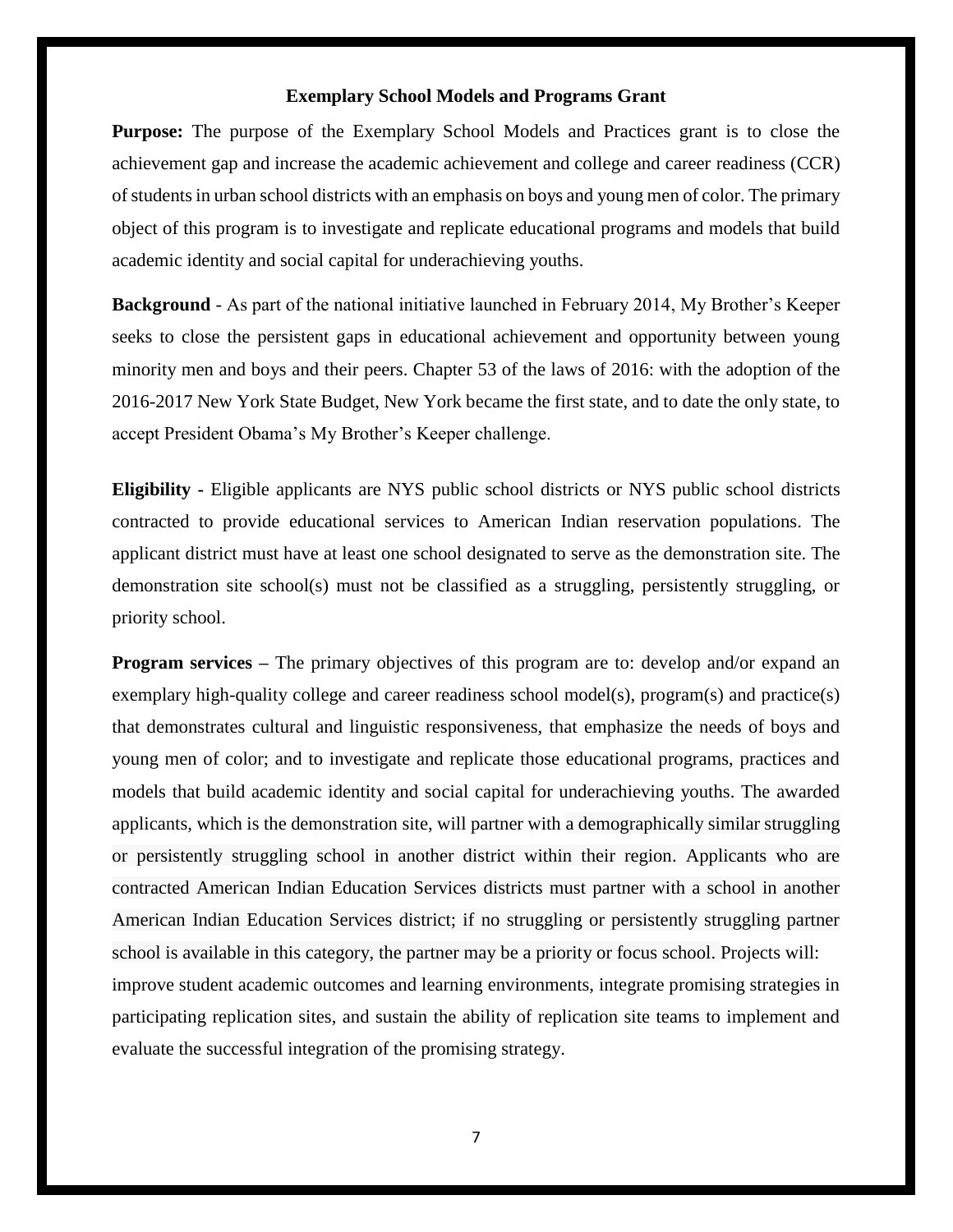**Key evaluation measures –** The ultimate goal of success for the MBK ESMP is that the school district employs educational programs and models that build academic identity and social capital for underachieving youths. For the purposes of data reporting and analysis, projects will be deemed as meeting project expectations if they produce:

- Statistically significant improved academic performance for students from lowsocioeconomic status (SES) families based on NYS assessments
- A statistically significant reduction in the academic performance gap between boys and young men of color and all other students
- Statistically significant improved graduation rates for boys and young men of color, students eligible for free or reduced lunch, English Language Learners (ELL), and students in special education.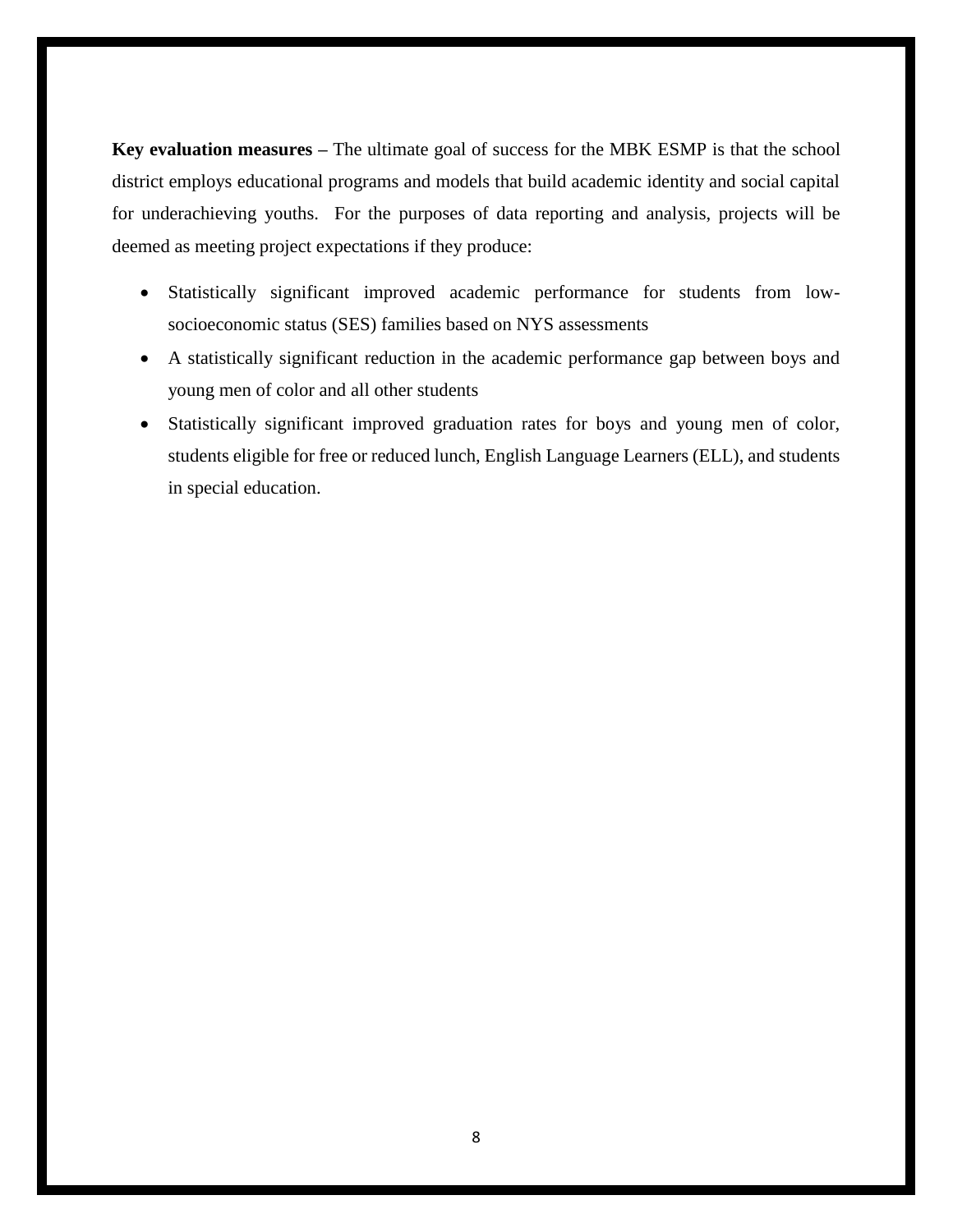### **Teacher Opportunity Corps II**

### **The purpose of TOC II is to increase the participation rate of historically underrepresented and economically disadvantaged individuals in teaching careers.**

### **TOC II programs will:**

- include instructional strategies designed to meet the learning needs of students placed at risk;
- incorporate the use of mentors and other high-quality support systems for pre-service and new teachers that are designed to ensure a lasting and positive effect on classroom performance;
- reflect current research on teaching and learning; culturally and linguistically relevant teaching;
- youth development; restorative practices; and STEM concentrations at the elementary, middle & high school levels;
- integrate a clinically rich pre-service model with a 10-month internship experience and includes partnerships with high- needs schools to help them address the recurrent teacher shortage areas; and
- foster retention in teaching of highly qualified individuals who value diversity and equity.

The Teacher Opportunity Corps II is part of the State Education Department's effort to not only recruit and retain more people from underrepresented groups into the teaching field, but by doing so, to help resolve the shortage of teachers who are both qualified and prepared to teach students that have been placed at risk in severely underserved areas.

NYSED has awarded three million dollars for TOC II programs at sixteen institutions of higher education (SUNY, CUNY and the independent sector).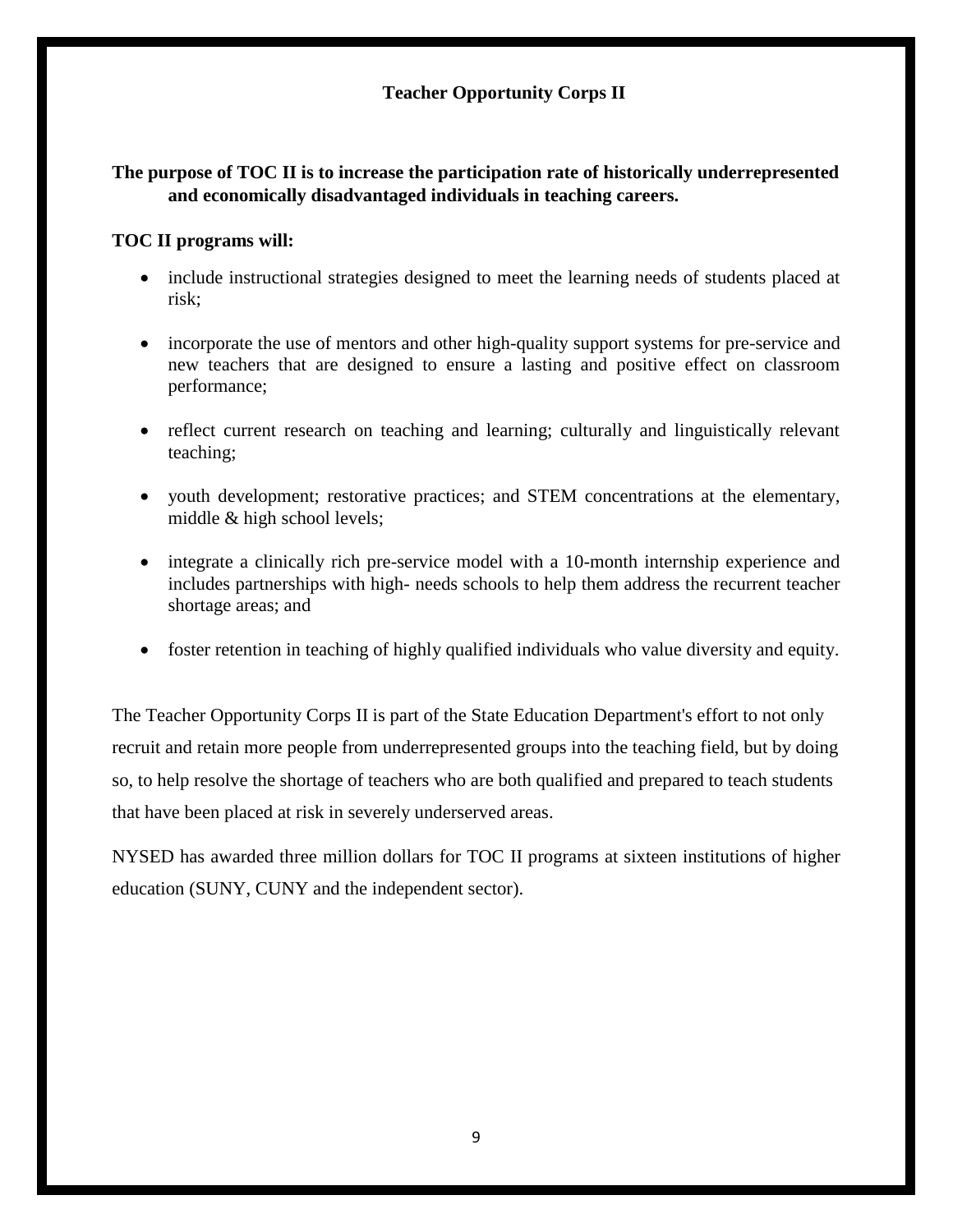| <b>Teacher Opportunity Cop II Program</b> |                 |                                              |                                                                                                                                                                                                                                                                                                                                                                                                                                    |  |  |  |  |  |  |  |
|-------------------------------------------|-----------------|----------------------------------------------|------------------------------------------------------------------------------------------------------------------------------------------------------------------------------------------------------------------------------------------------------------------------------------------------------------------------------------------------------------------------------------------------------------------------------------|--|--|--|--|--|--|--|
| College/University                        | Award<br>Amount | <b>Students</b><br>Enrolled as<br>of 5/31/17 | Partnerships                                                                                                                                                                                                                                                                                                                                                                                                                       |  |  |  |  |  |  |  |
| <b>Clarkson University</b>                | \$33,023        | $\overline{2}$                               | Student Research Projects on teaching strategies<br>for students in high needs schools- May 2017<br>High School two-day camps to encourage interest<br>in teaching- July 20-21, 2017<br>Round table discussions for TOC students- October<br>2016- December 2017<br>Teacher Preparation Exam Sessions-Thursdays,<br>September 2017- March, 2018                                                                                    |  |  |  |  |  |  |  |
| <b>CUNY Brooklyn College</b>              | \$97,500        | 10                                           | Coaching and Mentoring of students- Spring 2017<br>and summer 2017<br>TOC II student planned Symposium- Spring 2018<br><b>Teacher Preparation Exam Sessions- Ongoing</b>                                                                                                                                                                                                                                                           |  |  |  |  |  |  |  |
| <b>CUNY Herbert Lehman College</b>        | \$315,265       | 42                                           | Information Session-February and March 2017<br>Classroom visits to 17 education classes- March 6-<br>13, 2017<br>Restorative Justice Conference- May 5, 2017<br>TOC II New Student Orientation- June 3, 2017<br>Mentor Training - June 4, 2017<br>Teacher Prep Exam Workshops- June 8th and 16,<br>2017<br><b>Student Learning Community Meetings-</b><br>Fridays beginning September 2017<br>Weekly Meetings with Partner Schools |  |  |  |  |  |  |  |
| <b>CUNY Hunter College</b>                | \$106,095       | 15                                           | Information Sessions- June, July and August 2017<br>Summer Classroom experiences at PS 96- June<br>2017<br>Teacher Training Workshops- February, March,<br>May and June 2017                                                                                                                                                                                                                                                       |  |  |  |  |  |  |  |
| <b>CUNY Medgar Evers College</b>          | \$324,997       | 44                                           | New student Induction Ceremony-May 31, 2017<br>Partnership Meeting between Buffalo and<br>Brooklyn partners- May 31, 2017<br>Meetings will be every third Wednesdays through<br>May 2018.<br>Student Workshops- June-July, 2017<br>TOC Academy activities- Daily- July 2017                                                                                                                                                        |  |  |  |  |  |  |  |
| <b>CUNY Queens College</b>                | \$323,889       | $\pmb{0}$                                    | TOC Information- April 5, 2017<br>Hosted MBK Queens Action summit- April 26, 2017<br>Next meetings will be September, 2017<br>Advisory Board Meetings with QSFSC-May 11, 2017-<br>TOC New Student Initiation- August, 2017<br>Student Visits/observations at District 27, 28, and 29-<br>Beginning September 2017<br>Information Session for High School students in partner<br>schools-September,2017                             |  |  |  |  |  |  |  |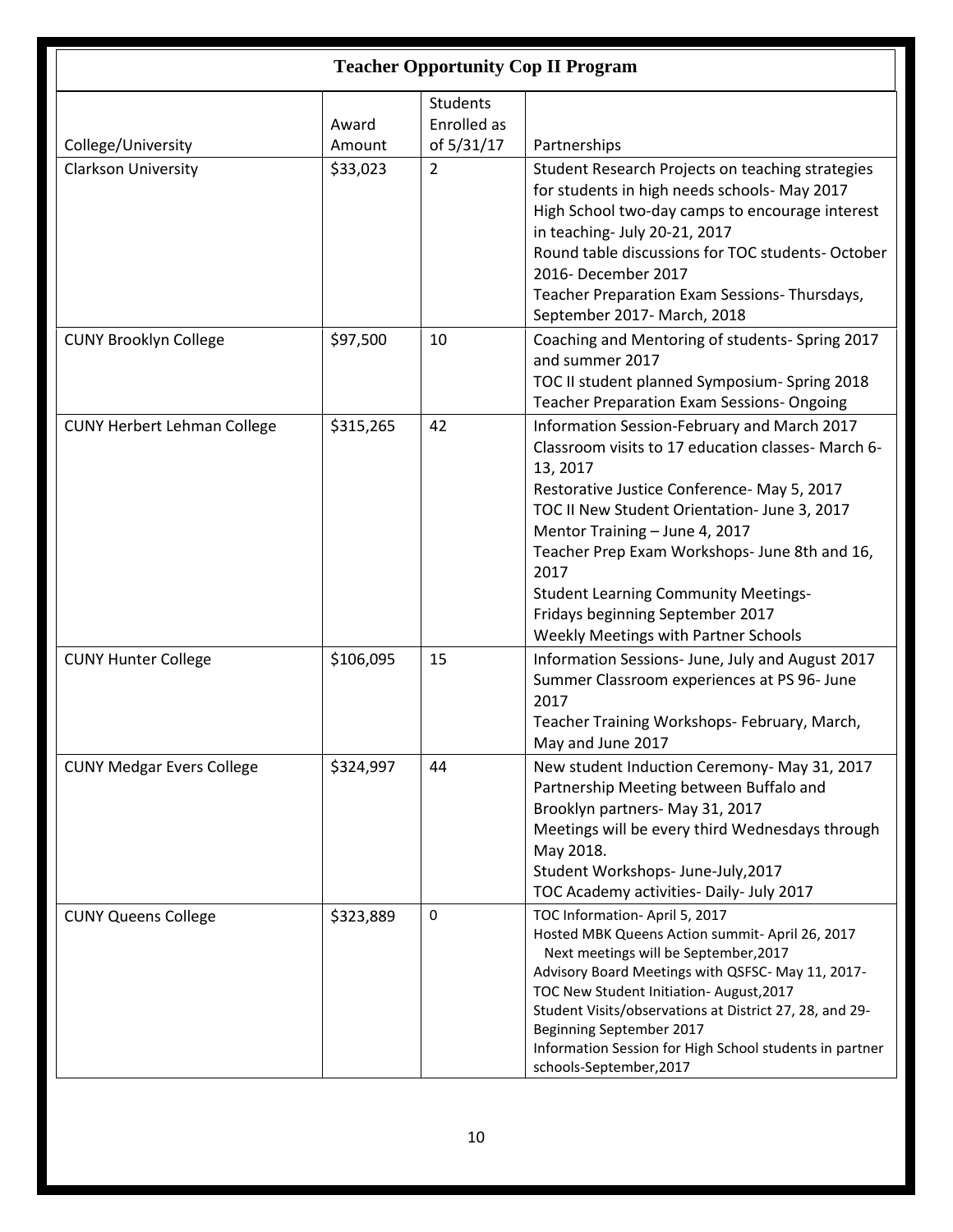| Manhattan College               | \$132,005 | 6              | Graduate Open House- April 2017<br>TOC II students participating in Service Learning in<br>Urban Schools- Fall 2017-ongoing<br>Trainings/Workshops with PS 294. Fall 2016,<br>March 2017<br>Summer courses and specialized seminars focused<br>on teaching at-risk and special populations (May<br>2017- August 2017<br>Student -Mentor Meetings- Spring 2017-ongoing                                     |
|---------------------------------|-----------|----------------|-----------------------------------------------------------------------------------------------------------------------------------------------------------------------------------------------------------------------------------------------------------------------------------------------------------------------------------------------------------------------------------------------------------|
| Metropolitan College            | \$162,500 | 14             | Recruitment Sessions- June 10, 27 and July 15the,<br>August 5 and 28, 2017<br>Teacher Prep Exam Sessions- Monthly-May- June<br>2017<br>Visits to students in internship site- May 8- June<br>22, 2017<br>Students visit District 75-Beginning Spring 2017-<br>ongoing through 2018.<br>Summer internships at PS 1,5,15,19,34,115,140<br>and TFOA Charter School<br>MCNY Recruitment Event - July 15, 2017 |
| Monroe College                  | \$325,000 | 19             | Classroom observations in partner schools-<br>October- November 2016<br>Academic and Personal Development Workshops-<br>October 2016- July 25, 2017<br>Teach like a Champion 2 Seminar- July 11, 2017<br>Technology Coaching Sessions (Weekly)- May 16,<br>2017- July 24, 2017                                                                                                                            |
| <b>Mount Saint Mary College</b> | \$39,000  | 6              | TOC II Seminar- March 2017- May-2017<br>Teach the Change Conference- May 1, 2017-<br>Information Sessions for HEOP- July 2017<br>TOC II Seminar- Scheduled for Fall 2017<br><b>Educator Rising Chapter meetings in Partner</b><br>school beginning September 2017<br>Profession Development Sessions with partner<br>schools- Fall 2017-ongoing                                                           |
| Nazareth College                | \$130,000 | $\overline{7}$ | TOC Network Meeting-May 5, 2017<br>Next meeting October 2017<br>Student Summer Internships- July-August 2017.<br>(Freedom Academy)                                                                                                                                                                                                                                                                        |
| Sarah Lawrence College          | \$103,334 | 12             | TOC Seminars-April- May 2017<br>Student Orientation to TOC- May 24, 2017<br>TOC Enrichment Sessions (six) at Cedar Place<br>Elementary- September 2017- June 2018.                                                                                                                                                                                                                                        |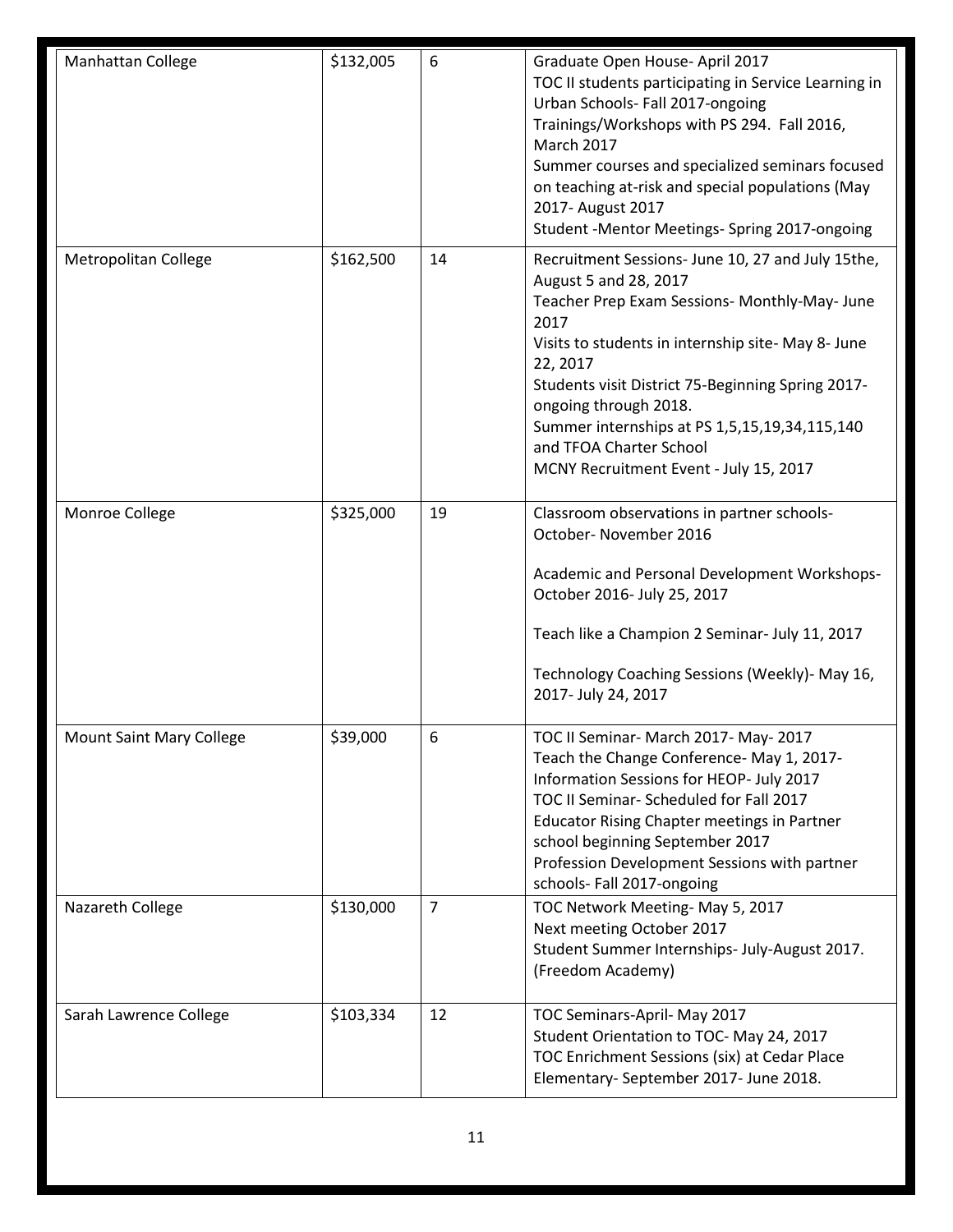| <b>SUNY Cortland</b>                           | \$127,458   | $\mathbf 0$                            | Mentoring and Network Meeting-August 14 and<br>September 21, 2017<br>TOC Orientation- August 27, 2017<br>TOC Mentor Network- August 30, 2916                                                                                                                                                                                                                                                                       |
|------------------------------------------------|-------------|----------------------------------------|--------------------------------------------------------------------------------------------------------------------------------------------------------------------------------------------------------------------------------------------------------------------------------------------------------------------------------------------------------------------------------------------------------------------|
| <b>SUNY Old Westbury</b>                       | \$324,934   | 41                                     | TOC Town Hall Meetings, January, May and<br>August, 2017<br>Partnership meeting June 19, 2017<br>Parent and student visits to Old Westbury-<br>beginning September, 2017                                                                                                                                                                                                                                           |
| <b>SUNY Oswego</b>                             | \$325,000   | 0 TOC II<br>28 Original<br><b>TOC1</b> | Summer Campus visits for students in grades five<br>through eight-May 31, June 1,2,5 and9, 2017<br>Summer Institutes-June 6-8, 2017 and June 21-23,<br>2017<br>Professional Development for staff-Advancement<br>Via Individual Determination) (AVID) July 19-21,<br>2017<br>Eagle Academy Summer Institute- July 25-27, 2017<br>TOC presentations to EOP Summer Program and<br>Orientation Programs- August, 2017 |
| <b>Teachers College Columbia</b><br>University | \$130,000   | 13                                     | Eagle Academy Conference- May 11, 2017<br>TOC II Kick-off and Alumni Panel- June 1, 2017<br>Summer Session Internships- May 1, 2017-June 30,<br>2017<br><b>Professional Development Sessions</b><br>May 18 and June 30, 2017                                                                                                                                                                                       |
| <b>Total Amount Awarded</b>                    | \$3,000,000 |                                        |                                                                                                                                                                                                                                                                                                                                                                                                                    |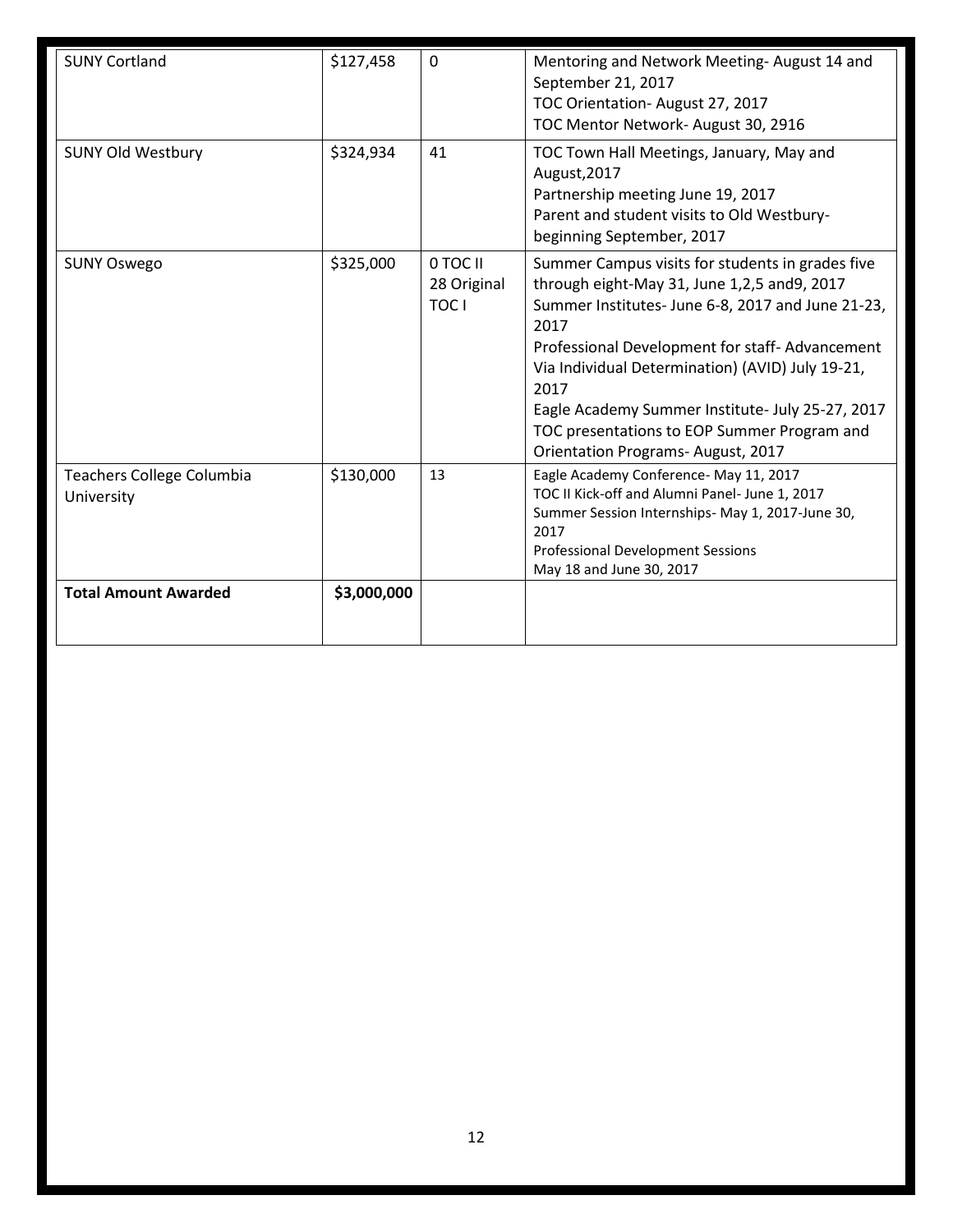### **MBK Challenge Grant**

NYSED has awarded seven million dollars in grants to 40 school districts to address two or more of the MBK Challenge Goals.

### **Purpose**

The purpose of My Brother's Keeper Challenge Grant is to incentivize and support school districts to accept the My Brother's Keeper Challenge and implement a coherent cradle-tocollege strategy aimed at improving the life outcomes for disadvantaged youth, particularly boys and young men of color.

### **MBK Challenge Grant Goals:**

- 1. **Entering school ready to learn**, as evidenced by universal Pre-k access;
- 2. **Reading at grade level by third grade**, as evidenced by a significant narrowing of the achievement gap for disadvantaged youth, particularly boys of color;
- 3. **Graduating from high school ready for college and career**, as evidenced by a closing of graduation rate achievement gaps for disadvantaged youth, particularly young men of color;
- 4. **Completing and access to postsecondary education or training**, as evidenced by an increase of disadvantaged youth, particularly young men of color completing Advanced Placement, International Baccalaureate, or college credit courses while in high school;
- 5. **Entering the workforce successfully with middle skills jobs**, as evidenced by disadvantaged youth, particularly young men of color having work access to internship experiences while in high school; and
- 6. **Reducing code of conduct violations and providing a second chance**, as evidenced by disadvantaged youth, particularly young men of color having a reduction in in school and out of school suspensions, and behavioral related referrals.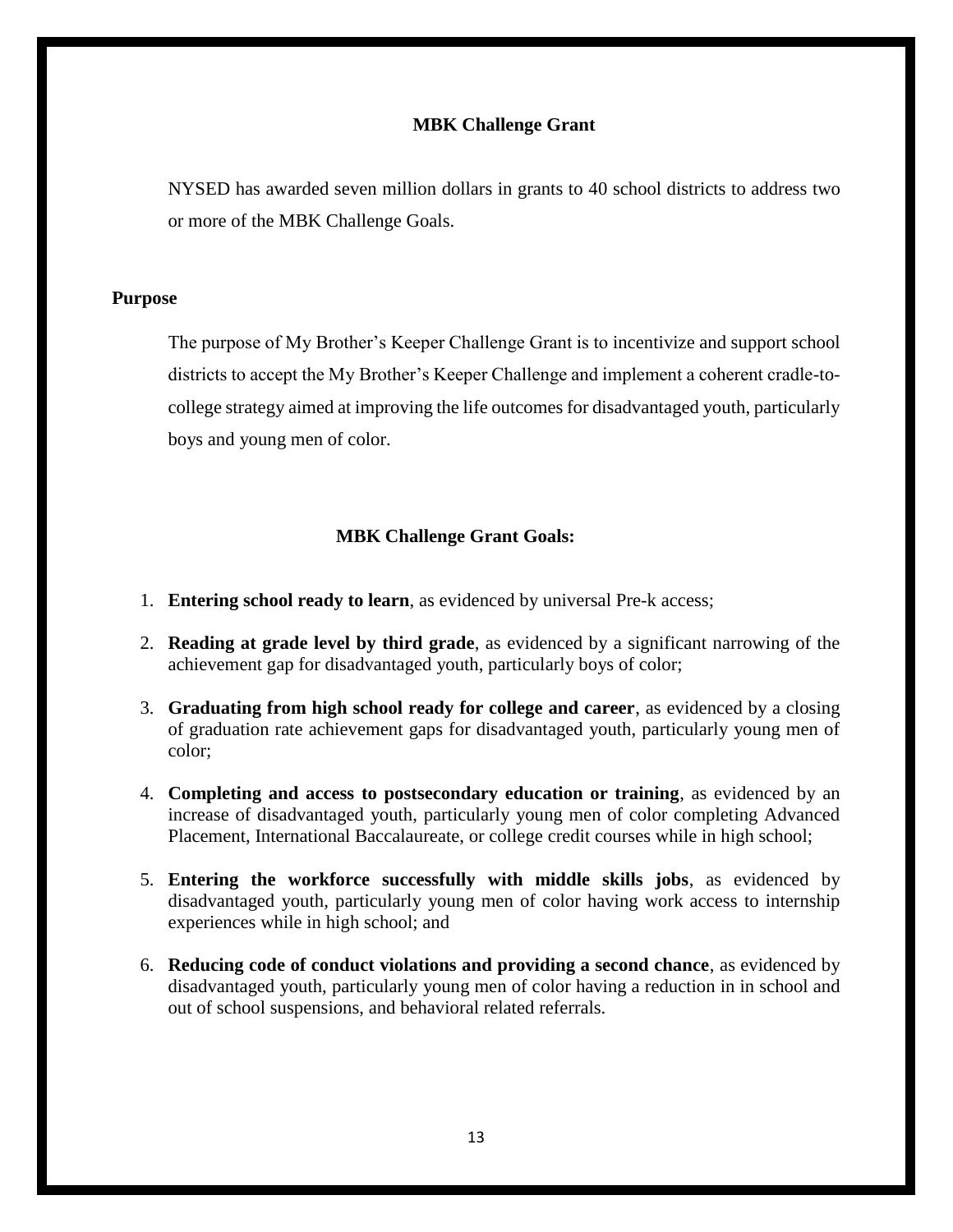# **MBK Challenge Grant**

| <b>School District</b>      | Participating       | Award     | <b>Goals</b> | <b>Updates</b>                        |
|-----------------------------|---------------------|-----------|--------------|---------------------------------------|
|                             | schools             |           |              |                                       |
| Albany City School District |                     |           |              | -Open House(June)                     |
|                             |                     | \$346,226 | 1/2/6        |                                       |
| <b>Binghamton City</b>      |                     |           |              | <b>Summer Promise Zone</b>            |
| <b>School District</b>      |                     | \$84,188  | 3/6          | July 10 <sup>th</sup> - August 13th   |
| <b>Buffalo City School</b>  | -Burgard H.S        |           |              | All Male Academy for Middle           |
| <b>District</b>             | -Emerson School of  | \$812,610 | 1/3/5/6      | School students will be August 7 -    |
|                             | Hospitality         |           |              | August 22nd                           |
| Central Islip               |                     |           |              | <b>MBK Summer</b>                     |
| <b>City School District</b> |                     |           |              | Camp/Secondary student                |
|                             |                     | \$59,771  | 1/3/5        | leadership-                           |
|                             |                     |           |              | June 30 <sup>th</sup> - August 24th   |
| East Ramapo                 | -Ramapo H.S         |           |              |                                       |
| <b>City School District</b> | -Spring Valley H.S. | \$44,135  | 3/6          |                                       |
| Gloversville School         | -Gloversville H.S   |           |              |                                       |
| <b>District</b>             | -Gloversville       | \$26,574  | 2/3          |                                       |
|                             | Middle school       |           |              |                                       |
| Hempstead Union             |                     |           |              | June $26^{th}$ –<br>Summer Academy    |
| Free School District        |                     | \$391,055 | 2/3/5/6      | July 14th                             |
| Mount Vernon City           | -Mount Vernon       |           |              |                                       |
| <b>School District</b>      | H.S.                | \$105,831 | 2/6          |                                       |
| NYC DOE Dist. 3             |                     |           |              | Enhanced student writing program      |
|                             |                     | \$37,655  | 2/6          | July - August                         |
| NYC DOE Dist. 4             |                     | \$40,669  | 2/6          |                                       |
| NYC DOE Dist. 5             |                     | \$68,013  | 3/6          |                                       |
| NYC DOE Dist. 7             |                     | \$274,054 | 3/4/6        |                                       |
| NYC DOE Dist. 8             |                     | \$278,060 | 3/4/6        | <b>National Training Network will</b> |
|                             |                     |           |              | engage teachers & school leaders      |
|                             |                     |           |              | to a practical lesson plan            |
|                             |                     |           |              | framework targeting grades 5 & 8      |
|                             |                     |           |              | with a focus on the                   |
|                             |                     |           |              | disproportionate levels of            |
|                             |                     |           |              | deficiency of our boys & young        |
|                             |                     |           |              | men of color                          |
| NYC DOE Dist. 9             |                     | \$307,173 | 2/3/6        |                                       |
| NYC DOE Dist. 10            |                     | \$290,922 | 2/3/6        |                                       |
| NYC DOE Dist. 11            |                     | \$125,087 | 3/4          | School teams will participate in the  |
|                             |                     |           |              | Eagle Foundation's summer             |
|                             |                     |           |              | Institute                             |
| NYC DOE Dist. 12            |                     | \$153,047 | 2/4/6        |                                       |
| NYC DOE Dist. 13            |                     | \$49,295  | 2/6          |                                       |
| NYC DOE Dist. 14            |                     | \$49,450  | 2/6          |                                       |
| NYC DOE Dist. 16            |                     | \$45,136  | 3/5          |                                       |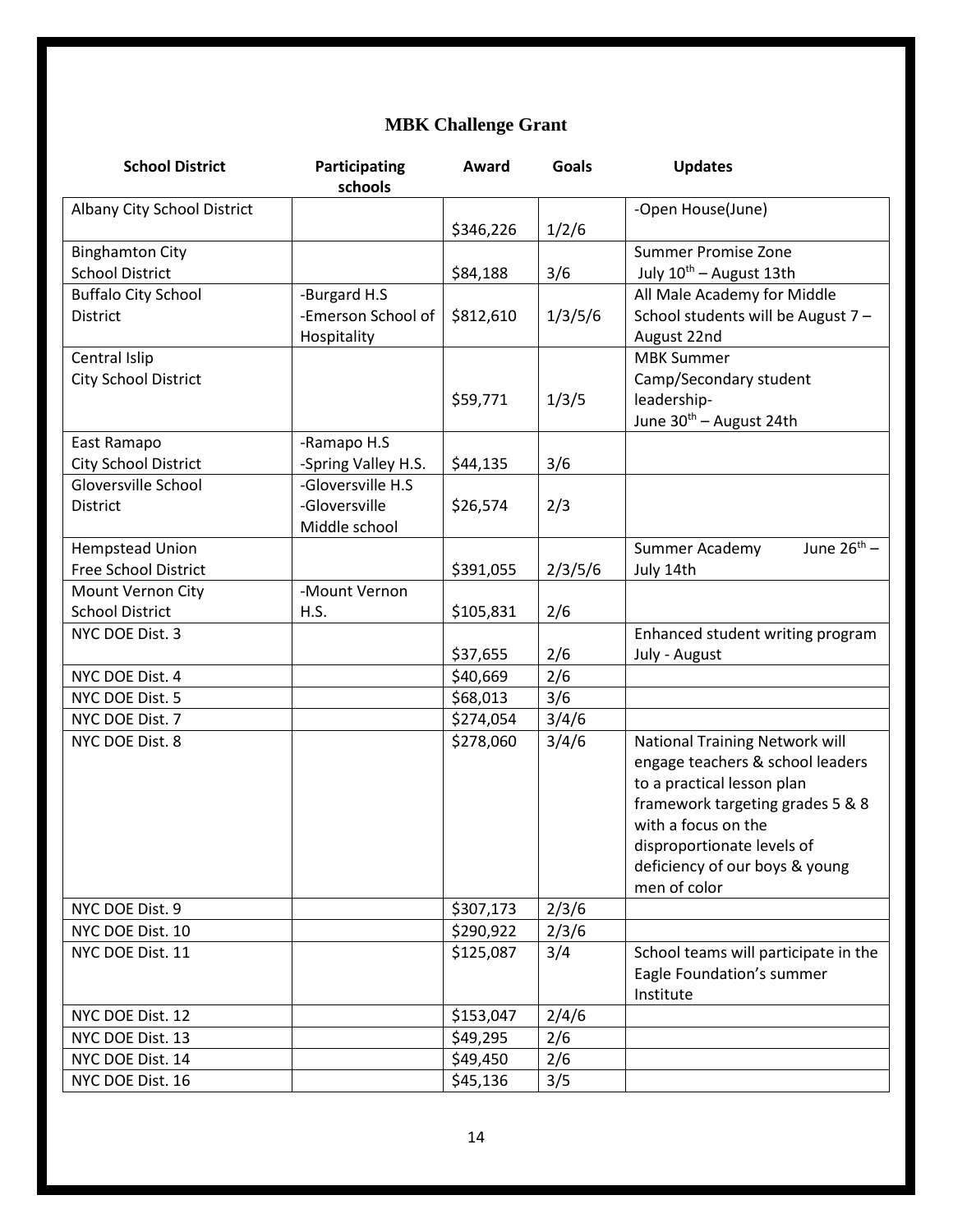| NYC DOE Dist. 17                                                       |                | \$20,257    | $\mathbf{1}$ |                                                                                                                                                                                                                                                                                                                                                                                                                          |
|------------------------------------------------------------------------|----------------|-------------|--------------|--------------------------------------------------------------------------------------------------------------------------------------------------------------------------------------------------------------------------------------------------------------------------------------------------------------------------------------------------------------------------------------------------------------------------|
| NYC DOE Dist. 18                                                       |                | \$17,639    | 6            |                                                                                                                                                                                                                                                                                                                                                                                                                          |
| NYC DOE Dist. 19                                                       |                | \$156,667   | 2/3/6        | Session II - Tomorrow's Leader will<br>provide parents & parent<br>coordinators with information and<br>resources on how to support<br>young boys of color at home.<br>Resources will be provided to help<br>teachers with engagement and<br>motivation. Principals will be<br>provided with supports to build<br>structures in the school to facilitate<br>academic achievement.                                        |
| NYC DOE Dist. 22                                                       |                | \$28,499    | 6            |                                                                                                                                                                                                                                                                                                                                                                                                                          |
| NYC DOE Dist. 23                                                       |                | \$145,500   | 2/6          |                                                                                                                                                                                                                                                                                                                                                                                                                          |
| NYC DOE Dist. 25                                                       |                | \$144,344   | 2/6          |                                                                                                                                                                                                                                                                                                                                                                                                                          |
| NYC DOE Dist. 26                                                       |                | \$114,382   | 2/6          | <b>Metamorphosis Teaching Learning</b><br>Communities' Session II - Building<br>Literacy & Cultural Understanding<br>in Mathematics for Middle Schools:<br>School leaders and lead teachers<br>will be strengthening their math<br>pedagogical knowledge while also<br>examining the cultural<br>responsiveness of their curriculum<br>and seeking to improve the<br>mathematical practices for all<br>students July 7th |
| NYC DOE Dist. 27                                                       |                | \$176,386   | 2/3/6        | Metamorphosis PD - July $26^{th}$ -<br>27th                                                                                                                                                                                                                                                                                                                                                                              |
| NYC DOE Dist. 28                                                       |                | \$9,628     | 3            |                                                                                                                                                                                                                                                                                                                                                                                                                          |
| NYC DOE Dist. 30                                                       |                | \$21,336    | 3            |                                                                                                                                                                                                                                                                                                                                                                                                                          |
| NYC DOE Dist. 32                                                       |                | \$62,544    | 3/6          | PD - July 11th                                                                                                                                                                                                                                                                                                                                                                                                           |
| Poughkeepsie City School<br>District<br>Rochester City School District |                | \$142,419   | $\mathbf{1}$ | STEM/Sports Camp - July $5^{th}$ -<br>August 10th<br>Restorative Practices/PD - July 17th                                                                                                                                                                                                                                                                                                                                |
|                                                                        |                | \$1,307,954 | 3/6          | - July 19th                                                                                                                                                                                                                                                                                                                                                                                                              |
| Salamanca city School District                                         |                | \$38,743    | 2/6          | July 10 <sup>th</sup><br>-Summer MBK program<br>- August 03                                                                                                                                                                                                                                                                                                                                                              |
| <b>Schenectady City School</b><br>District                             |                | \$48,602    | 3/6          | Mentoring Programs, School Based<br>Diversion, Strengthening Families,<br>Young Fathers Male Achievers                                                                                                                                                                                                                                                                                                                   |
| <b>Syracuse City School District</b>                                   |                | \$585,388   | 3/5/6        | <b>Building Men Summer Program</b><br>July 19th - July 27th                                                                                                                                                                                                                                                                                                                                                              |
| <b>Troy City School District</b>                                       | -ALP School 12 | \$57,384    | 2/6          |                                                                                                                                                                                                                                                                                                                                                                                                                          |
| <b>Utica City School District</b>                                      |                | \$49,450    | 2/6          |                                                                                                                                                                                                                                                                                                                                                                                                                          |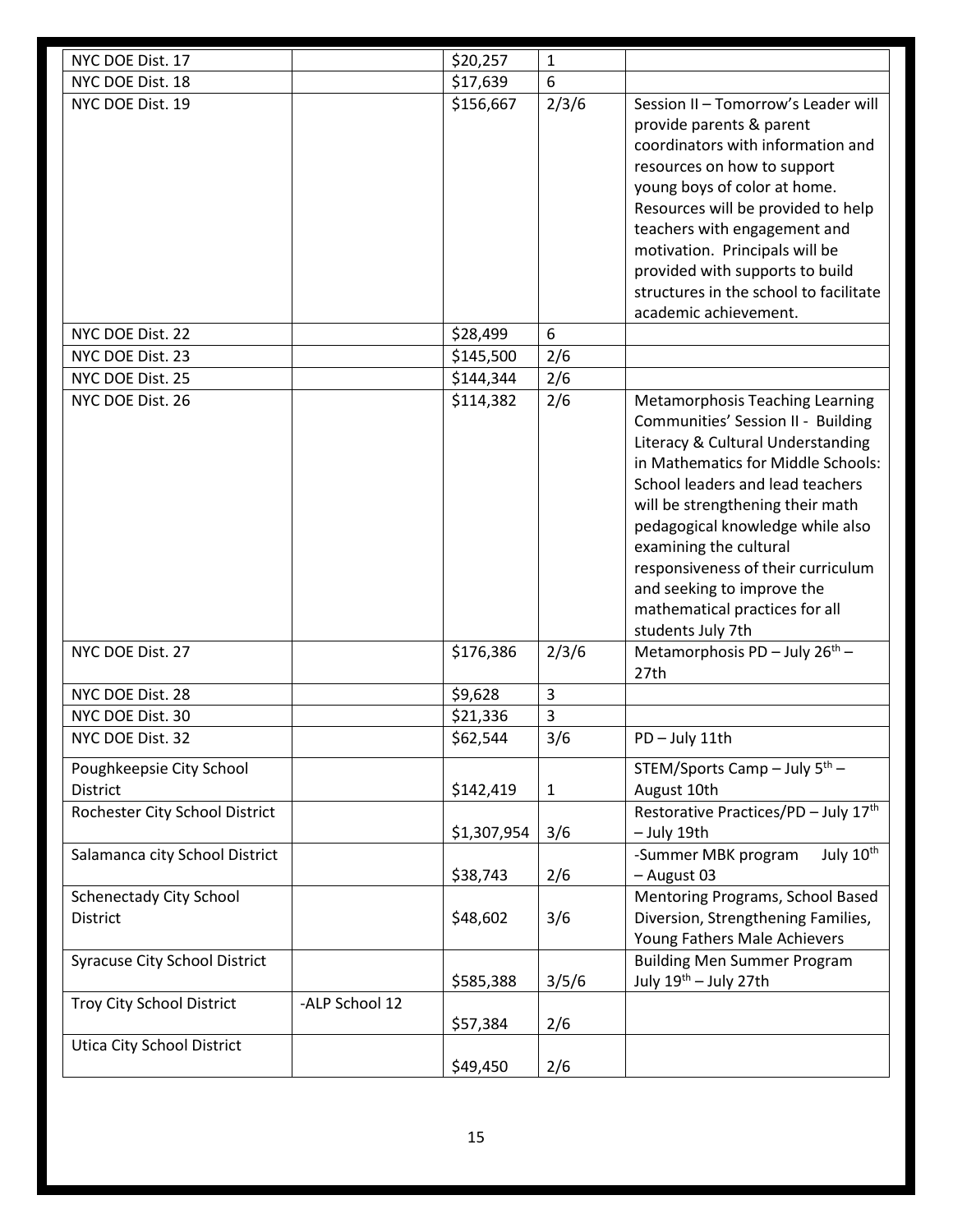| Wyandanch Union Free<br><b>School District</b> | \$134,330 | 3/5/6   |                                                                                                                                          |
|------------------------------------------------|-----------|---------|------------------------------------------------------------------------------------------------------------------------------------------|
| Yonkers city School District                   | \$149,582 | $1 - 6$ | College Tour- July $6^{th}$ – August 31st;<br>Grad 7/8 STEM/ Districtwide<br>summer program – July $6^{th}$ –<br>August 28 <sup>th</sup> |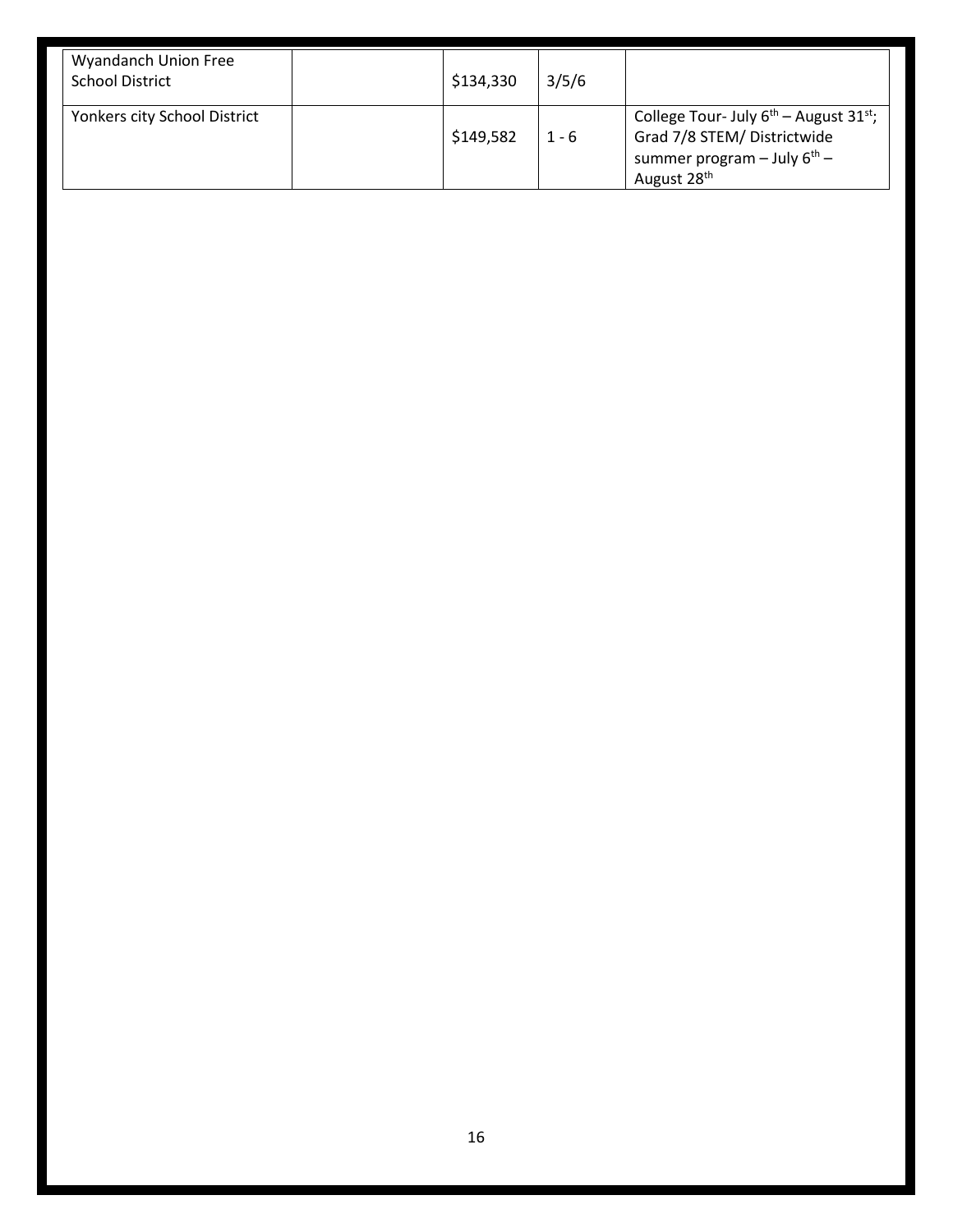### **Liberty Partnerships Program**

The Liberty Partnerships Program (LPP) was established in 1988 under Section 612, Subdivision 6 of the Education Law to address the significant dropout rate among New York's youth.

LPP funds postsecondary institutions to work with secondary schools (students in  $5<sup>th</sup>$  through  $12<sup>th</sup>$ grade) and Community Based organizations (CBO's). Each LPP project must have at least three partners:

- 1. Institution of Higher Education
- 2. A school or school district
- 3. Community Based organization

The program provides comprehensive year-round services for students identified as being placed at risk with services designed to improve their ability to graduate from high school and enter postsecondary education and the workforce.

Currently there are 41 funded projects for a total of 18 million dollars. Liberty Partnerships Programs offer comprehensive pre-collegiate/dropout prevention programs and services to youth in Urban, Rural and Suburban communities of Western New York, Finger Lakes, Central New York, Southern Tier, North Country, Mohawk Valley, Capital District, Mid-Hudson Valley, NYC and Long Island.

There is a new RFP that was released earlier this year. Proposals have been received and we are in the process of final review for computing scores to recommend awards for the next 5-year cycle beginning in September 2017.

### **The Need**

As higher standards are implemented and student expectations rise, students already at risk in the State's high need/low performing schools and districts will face additional pressures to perform.

### **What are the Challenges**

Disparity between resources available to students in high-need communities and high expectations for their performance.

- Increased demand for high-quality academic interventions that will close the performance gap among students.
- Increased demand for innovative social interventions that will reduce or eliminate the developmental impact of poverty on learners.
- Insufficient funding.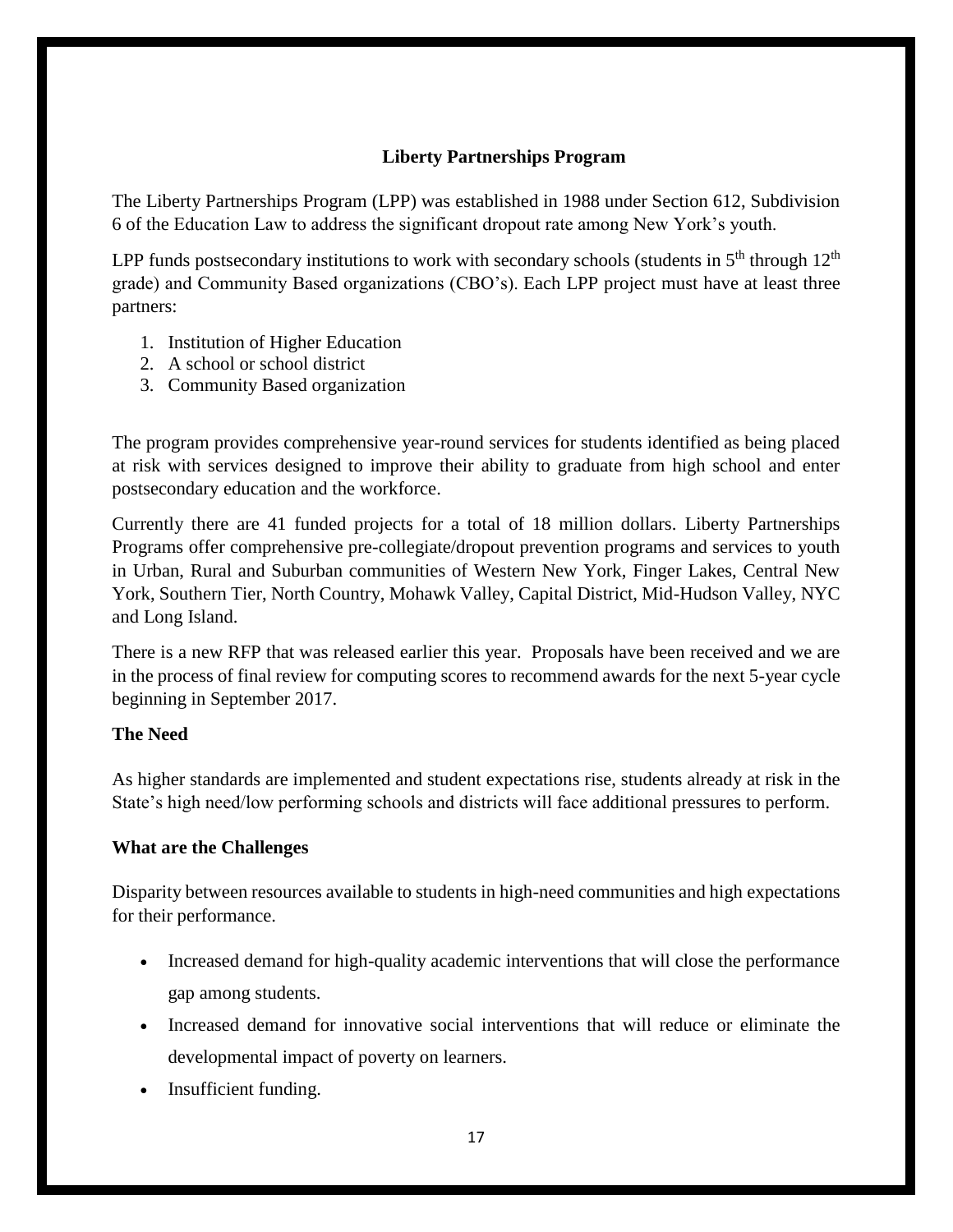### **Keys to Success**

- Visionary statewide and local strategic plans.
- Twelve-month comprehensive programs and services that promote educational and personal excellence among at-risk youth.
- Effective k-16 articulation.
- Professional development strands that facilitate innovations in academic and social intervention.
- Collaborative venues for generating systemic and sustained resources for at-risk students and high need schools.
- Parent/extended community involvement.

### **Regents Goals:**

- All students will meet high standards for academic performance and personal behavior and demonstrate the knowledge and skills required by a dynamic world.
- The Public will be served by qualified, ethical professionals who remain current with the best practice in their field and reflect the diversity of New York State.
- Education, information and cultural resources will be available to all people.

### **LPP seeks statewide partners that can help facilitate one or more of the following**

### **initiatives:**

- Interactive technology to improve the academic performance of at-risk students.
- Expansion of College, career exploration program.
- After-school, extended day and summer educational, cultural and recreation programs.
- After-school and summer training/employment opportunities for students, parents and other significant family members.
- Institutes to advance innovative practices among administrators, teachers, counselors and other practitioners.
- Whole school adoption.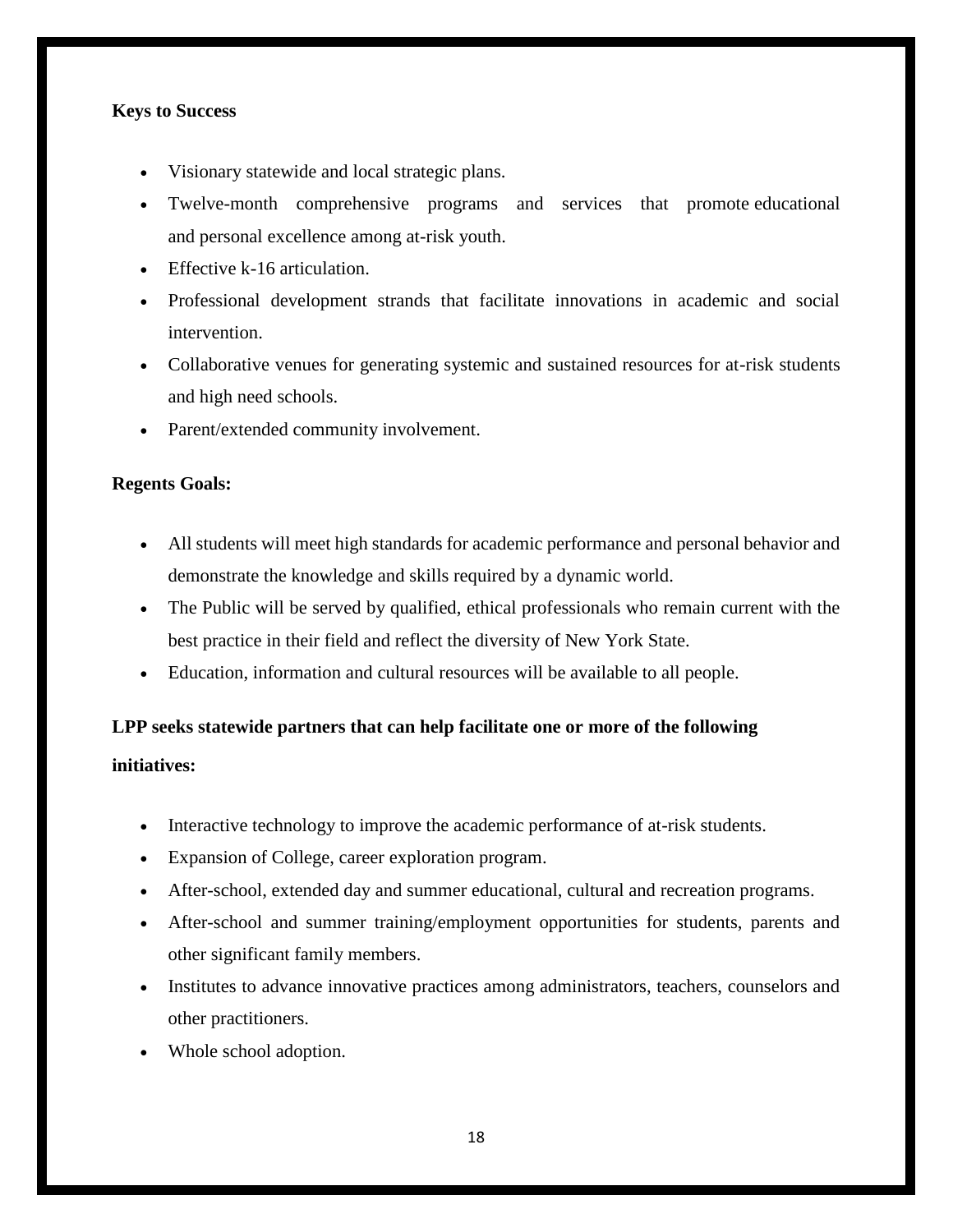### **Benefits**

- LPP will maintain its status as an effective dropout prevention program.
- LPP students will have improved abilities to achieve the higher learning standards.
- LPP graduates will be prepared for the rigors of postsecondary education and the workforce.
- Academic intervention strategies of partner schools will be enhanced.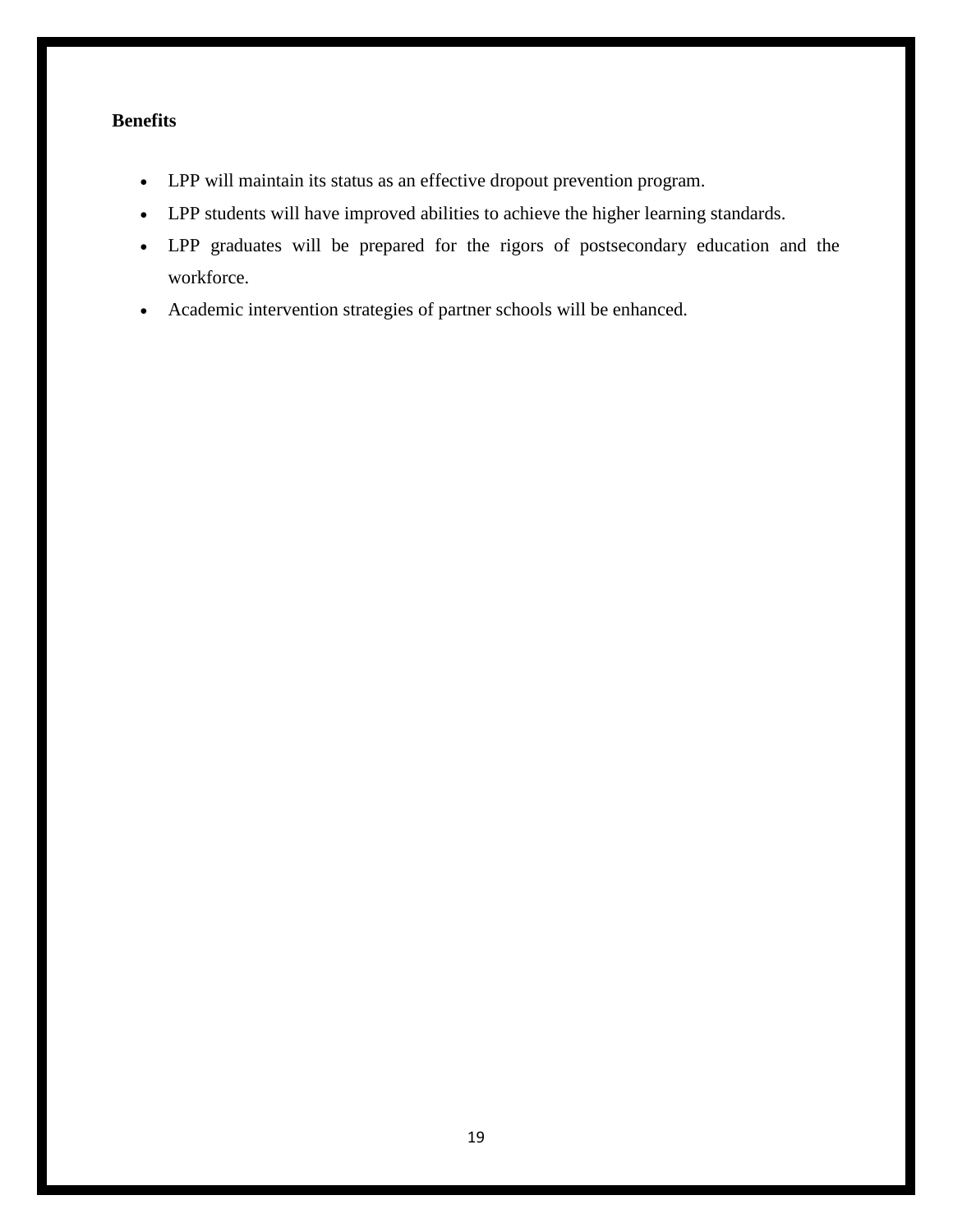### **State Consortium on Family Engagement**

Project Description

### **Context and Rationale**

Family engagement is an integral component of success in education. Primarily during the early years of a child's life, the imprint of socialization and early learning is greatly influenced by the family and its surroundings and engaging families in the education of their children continues throughout their school careers. State and Federal education agencies recognize the importance of family engagement and defined policies that guide practitioners in implementing effective strategies on engaging families in the educational process. State policies on parental involvement and support structures for families are prevalent as is Federal policy through the Elementary and Secondary Education Act (ESEA).

Its latest version, Every Student Success Act (ESSA), places special emphasis on family engagement and repeatedly, throughout the statute, refers to the inclusion of early childhood education as a critical element of family engagement. Not unlike previous iterations of the law, ESSA includes provisions for States to provide funds to local educational agencies to conduct outreach to all parents and to implement programs, activities, and procedures for the involvement of parents and family members in programs with meaningful consultation with parents of participating children1. In fact, ESSA lays out the management and performance by local districts to:

- provide the coordination, technical assistance, and other support necessary to assist and build the capacity of all participating schools within the local educational agency in planning and implementing effective parent and family involvement activities;
- involve parents in the activities of the schools which may include establishing a parent advisory board;
- coordinate and integrate parent involvement programs and activities with other Federal, State, and local programs, including public preschool programs; and
- conduct, with the meaningful involvement of parents and family members, an annual evaluation of the content and effectiveness of the parent and family engagement to design evidence-based strategies for more effective parental involvement.

State education agencies (SEA) play a significant role in supporting local districts in implementing effective family engagement policies and strategies. While SEAs provide funding to local districts to implement effective family engagement strategies, they also interact more collaboratively with districts in the areas of school improvement as well as general multi-tiered support for schools and students. Early childhood education, Birth to Kindergarten, which is typically outside the governance of SEAs is an essential element to effective family engagement strategies and, thereby, the foundation of a Birth to Grade 12 family engagement framework.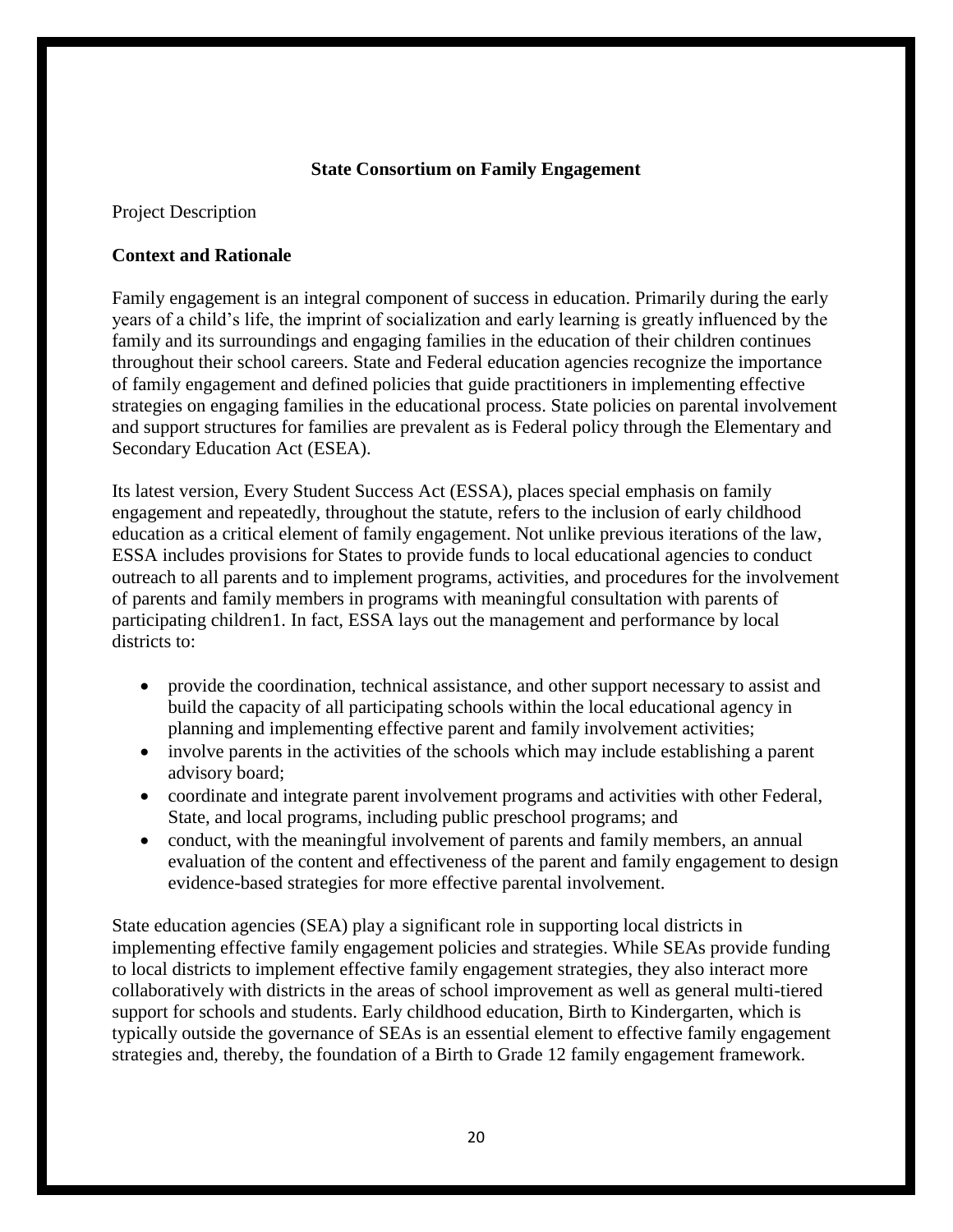In 2011, the U.S. Departments of Health and Human Services (HHS) and the Education (DOE) released the Head Start Parent, Family, and Community Engagement (PFCE) Framework which uses a research-based, organizational development approach to high performance family engagement. It specifies the structures and functions in early childhood organizations that can be integrated to bring about continuous learning and improvement, and to institutionalize and sustain effective family engagement practices. There is a strong emphasis on engagement that is systemic, embedded and integrated across organizations.

This Framework has been applied to the work of the Maryland State Department of Education (MSDE) which created a coalition of stakeholders with a vested interest in family engagement to embark on an ambitious pathway to improving the fundamental levels of engagement by families in education. Over the past two years, and with the support from the W.K. Kellogg Foundation, the SEA in Maryland not only developed a comprehensive Family Engagement Framework under the advisement of the stakeholder coalition, but expanded its scope to K-12 education, thereby creating a seamless framework of engaging families from a child's infancy to high school graduation.

In addition to state models on a Birth to Grade 12 family engagement framework (e.g., Maryland, North Carolina, California), the National Academy of Sciences, Engineering, and Medicine has published *Parent Matters: Supporting Parents of Children 0 to 8*,3 which includes recommendations for a national framework.

### **Organizational Background**

CCSSO is the only organization in the country that is led by education chiefs and represents top officials and staff within every state education agency (SEA). CCSSO has an impressive depth of experience with providing high-quality technical assistance to SEAs through its member chief state school officers, deputy chiefs, and leading SEA staff. In collaboration with many philanthropic partners and by using its power and authority to convene and broker crosscollaboration among states and leading partners, CCSSO has successfully moved states to collaborate and co-develop reform policies and actions/practices, adopt them, and implement them through their education systems. Moreover, through various consortia, networks and collaborative groups, CCSSO has been able to disseminate new information and enhance skills in individuals and groups working in SEAs and those serving them directly in order to improve their performance in solving problems and meeting objectives.

### **Specific Objectives**

CCSSO will establish a *State Consortium on Family Engagement* with six (6) state teams comprised of SEA staff from early child education, school improvement/Title 1, or other agencies charged with impacting family engagement policies and practices. The Consortium will focus on:

• Developing a Community of Practitioners (CoP) among state teams to examine updated research and exemplary models of family engagement;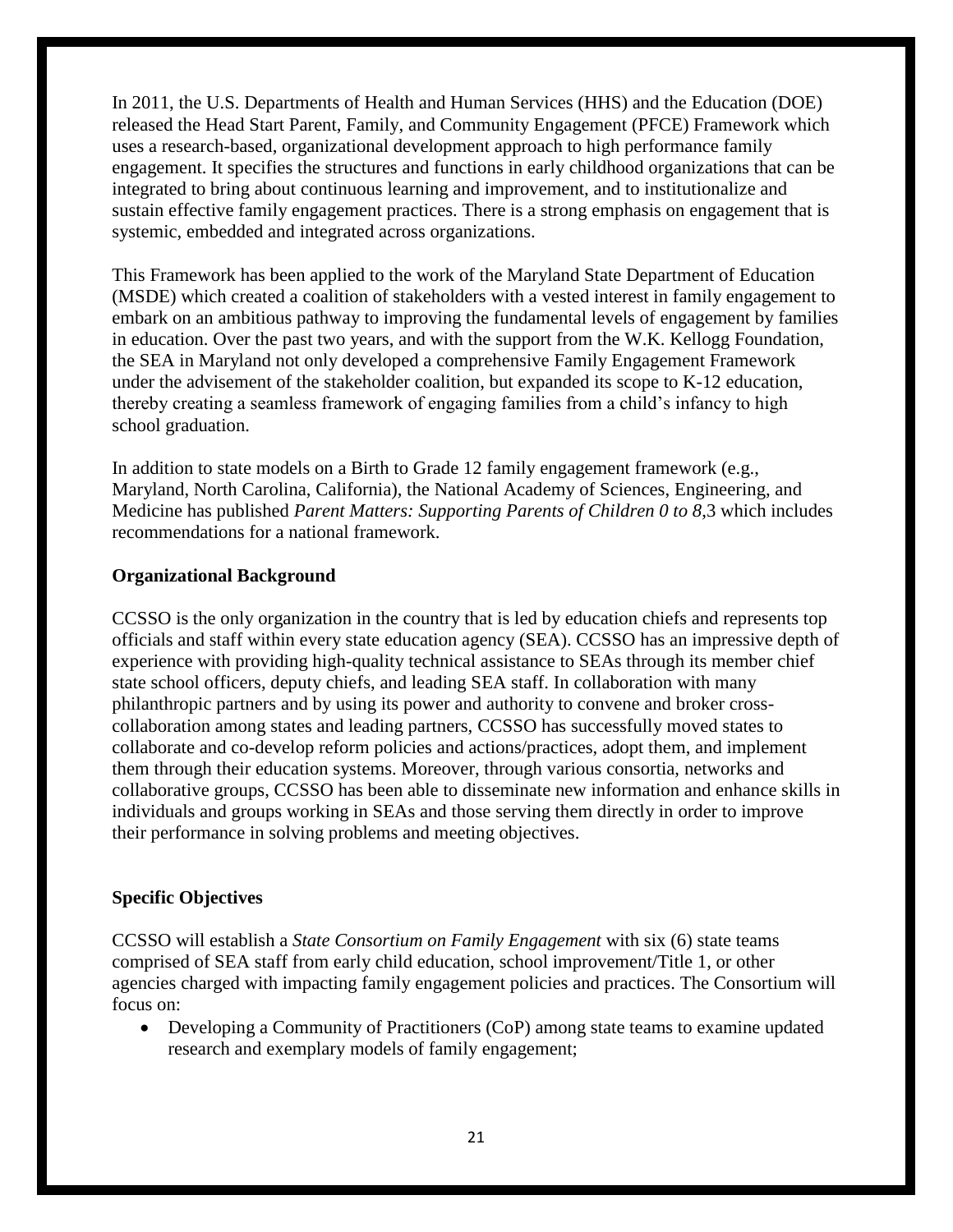- Establishing a coalition of stakeholders within each state with a vested interest in family engagement;
- Developing a Birth to Grade 12 Family Engagement Framework, customized to the needs of each state and informed by state models, including Maryland, and other resources;
- Creating a technical assistance forum of experts in family engagement for the purpose of exploring technical as well as policy-related perspectives in alignment with the participating states' ESSA plans or the SEAs' strategic plans; and
- Establishing a repository on family engagement research and implementation tools developed by states and national organizations.

The outcomes of the State Consortium, contingent upon the particular needs of the participating states, include the following:

- Increased awareness of research and evidence-based practices in family engagement;
- Establishment of a Coalition on Family Engagement of family engagement stakeholders in each state to initiate and sustain the development and implementation of the Framework;
- Creation of a repository of research on family engagement, including evidence-based models.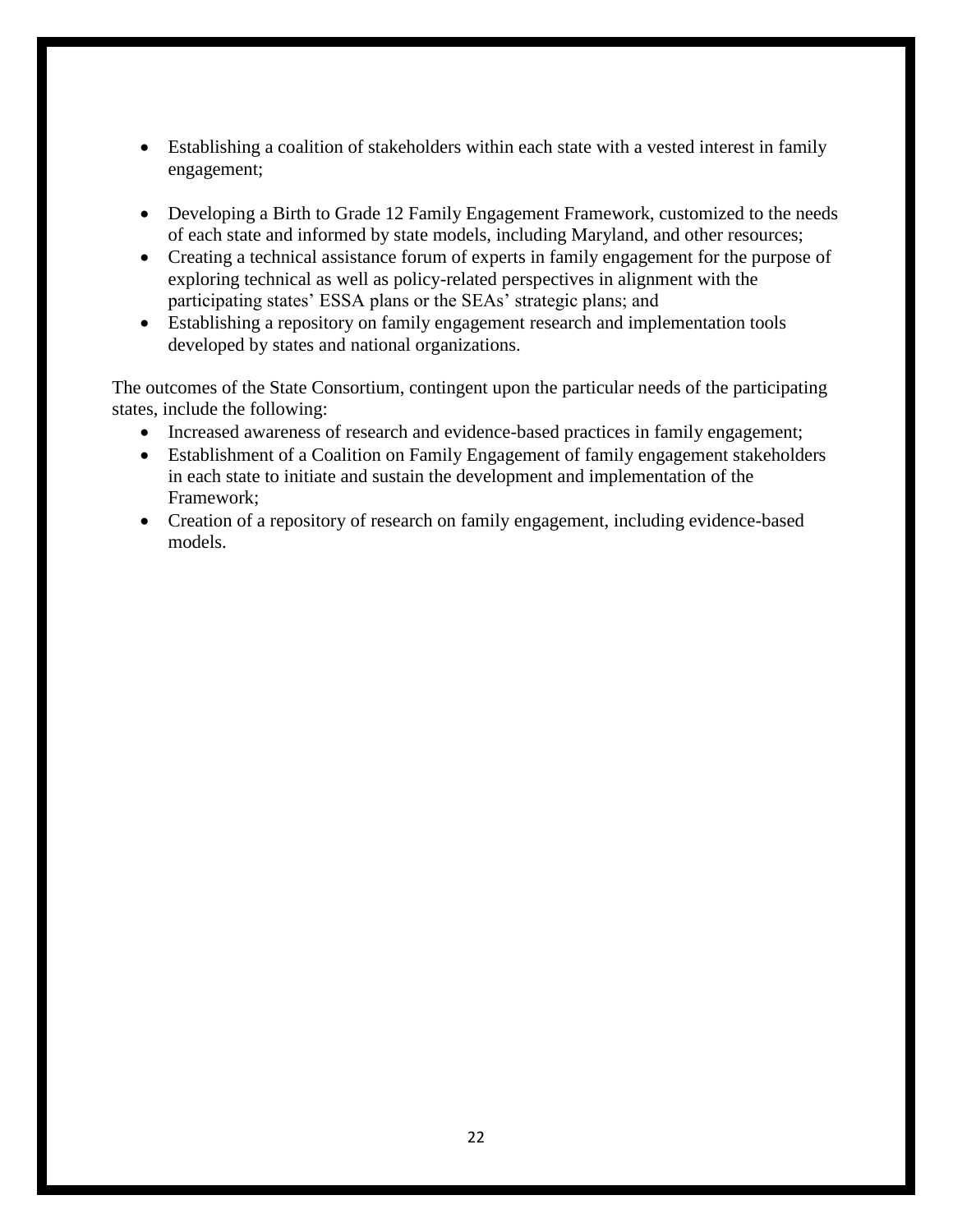### **University of the State of New York/Regents Research Fund**

The USNYRRF was awarded a \$225,000 grant from the Gates Foundation to help close the opportunity and access gaps faced by boys and young men of color in New York State.

The USNYRRF issued an RFB to secure proposals from vendors with a proven track record of success with P-12 school turnaround strategies and culturally relevant instruction. The project scope includes four deliverables:

- 1. Data collection and analyses to **identify "successful" schools**: those already achieving positive outcomes for boys and young men of color.
- 2. **Develop a resource guide** with information about how the newly identified successful school achieve their success with boys and young men of color.
- 3. **Organize and run regional meetings** where struggling and successful schools will both be present; meeting to introduce the guide to school and provide instruction on how to use it.
- 4. **Establish demographically and geographically compatible partnerships** between successful and struggling schools so successful schools can share their knowledge with struggling schools so the latter can replicate the outcomes being achieved by the former.

Reimagine Excellence and Achievement Consulting House (REACH), LLC, of NYC, was the vendor with the winning proposal. The term of this project is from this summer through next spring.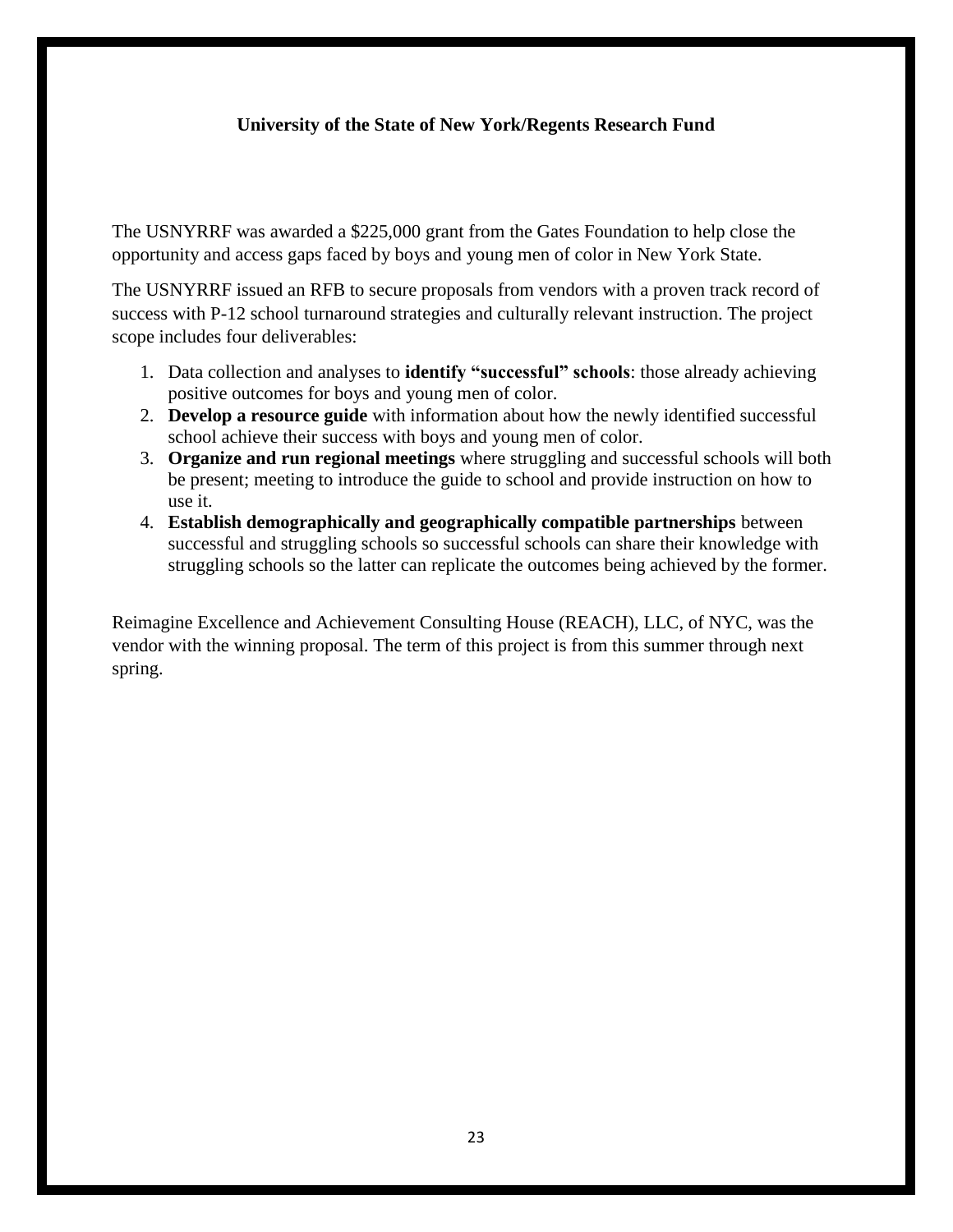### **NYS MBK Meetings**

### March 29, 2017

### **Capital District MBK meeting**

- Initial kick-off organizing meeting attended by representatives from Albany MBK, Troy CSD, Schenectady CSD and NYSED MBK staff
- Hosted by NYS School Boards Association
- Discussed plans to formally organize the group and include other Capital District cities such as Hudson, New York

### Saturday, April 1, 2017

### **Yonkers, NY**

- Community Meeting held at Lincoln High School
- Over two hundred participants including the Mayor, School superintendent, Police Chief, local elected officials, member of NYS Board of Regents, parents, students, teachers, clergy, NYSED staff, CBOs and the general public and other local MBK community representatives from White Plains, Mt. Vernon, New Rochelle and Greenburgh
- They shared data on target population in Yonkers district and held break-out sessions where all participants could share input on strategies towards development and implantation of MBK milestones:

1. Ensure all children enter school cognitively, physically, socially, and emotionally ready.

2. Ensure all children read at grade level by third grade.

- 3. Ensure all youth graduate from high school.
- 4. Ensure all youth complete post-secondary education or training.
- 5. Ensure all youth out of school are employed.
- 6. Ensure all youth remain safe from violent crime and have a second chance.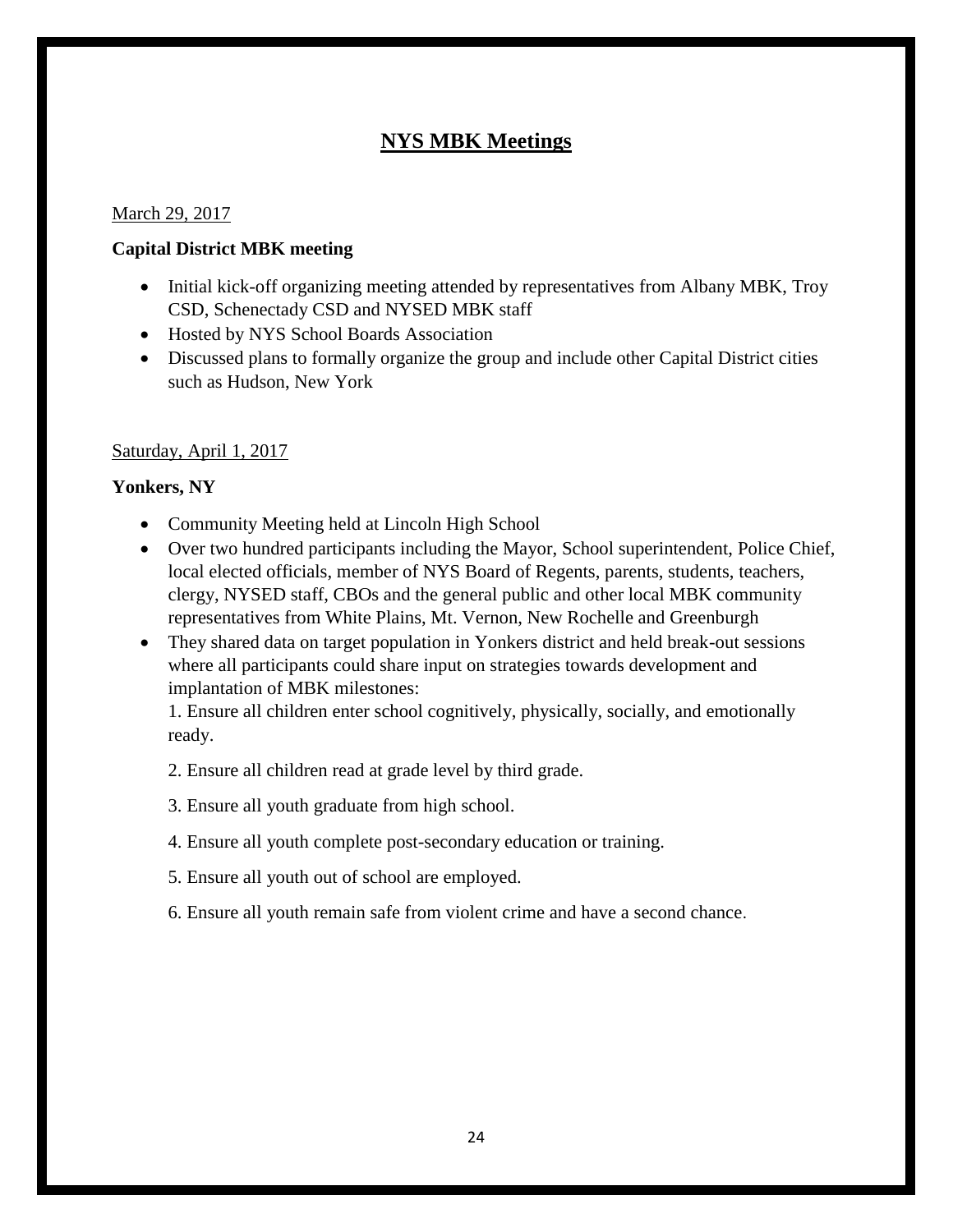### Monday, April 24, 2017

### **City of White Plains My Brother's Keeper**

- Community Report out attended by approximately 50 participants
- Included Mayor of White Plains, middle school principal, teachers, students, parents, NYSED MBK staff, MBK White Plains MBK committee members, local elected officials and community members
- White Plains Committee chairs shared the outcome of their work over the past six months including various MBK activities held throughout the city
- They also shared upcoming goals to meet their milestone objectives such as securing summer youth employment for MBK participants

### April 26, 2017

### **MBK Queens Action Summit**

- Initial Queens convening meeting held at Queens College
- Attendees included host, Félix V. Matos Rodríguez, Queens College President, NYS Board of Regents member, Dr. Lester W. Young Jr., NYC Chancellor Carmen Farina, education staff from Queens Borough President's office, NYCDOE staff, NYSED MBK staff, representatives from Congressman Meeks and Congresswoman Meng, NAACP, other community representatives
- Featured break-out sessions that centered around small group guided discussions focused on the six New York State MBK Milestones for the borough of Queens

### April 29, 2017

### **Bronx MBK Meeting**

- Hosted by Bronx Community College
- Attendees included Speaker Hastie, Assemblyman Blake, Borough President Ruben Diaz, NYS Chancellor Betty Rosa, NYC Chancellor Carmen Farina, local parents, students, CBOs, NYSED staff and NYCDOE staff
- Featured student panel and sessions to discuss the six MBK milestones for the Bronx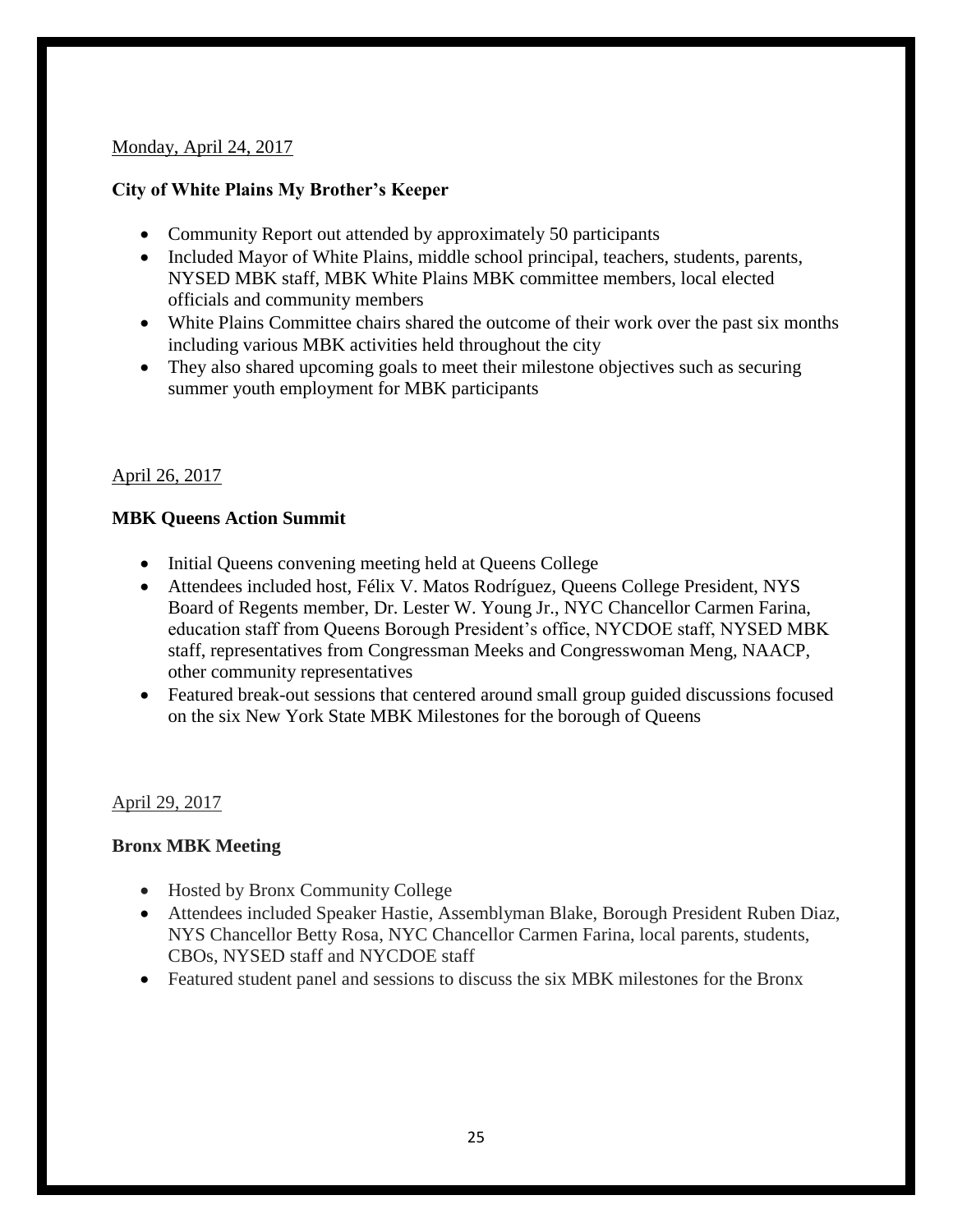### Friday, May 5

### **MBK Collaboration Meeting**

- Hosted by Campaign for Black Male Achievement
- Other attendees included representatives from CUNY Black Male Initiative, Expanded Success Initiative, NYC Young Men's Initiative, the Campaign for Black Male Achievement and the NYSED MBK Statewide Community Network
- Discussion focused on launching a collaboration
- Next meeting scheduled for June 2, 2017

A meeting to discuss collaboration between several regional and national entities serving boys and young men of color including: CUNY Black Male Initiative (BMI), Expanded Success Initiative (ESI), NYC Young Men's Initiative (YMI), the Campaign for Black Male Achievement (CBMA) and NYS My Brother's Keeper (NYSMBK).

### May 19, 2017

### **"Scaling Up to Excellence: Changing the Mindset" Pre-K to College and Career Summit for Boys and Young Men**

LIU-Brooklyn - 9:00am-3:00pm

Brooklyn event focusing on strategies to improve outcomes for boys and young men of color. Participants included school communities, superintendents, Field Support Centers, parents, central DOE initiatives, Community Based Organizations and other stakeholders. Speakers included Brooklyn Borough President Eric Adams and NYS Board of Regent member Dr. Lester Young, Jr.

June 12, 2017

### **Exceptional NYC Partnership**

CASA Middle School, 3441 Steenwick Avenue Bronx, NY 10475 - 1:00pm-3:00pm

A gathering of several area middle schools and their male students in the Bronx sponsored by: CUNY Black Male Initiative (BMI), Expanded Success Initiative (ESI), NYC Young Men's Initiative (YMI), the Campaign for Black Male Achievement(CBMA) and NYS My Brother's Keeper (NYSMBK) and the Exceptional Project.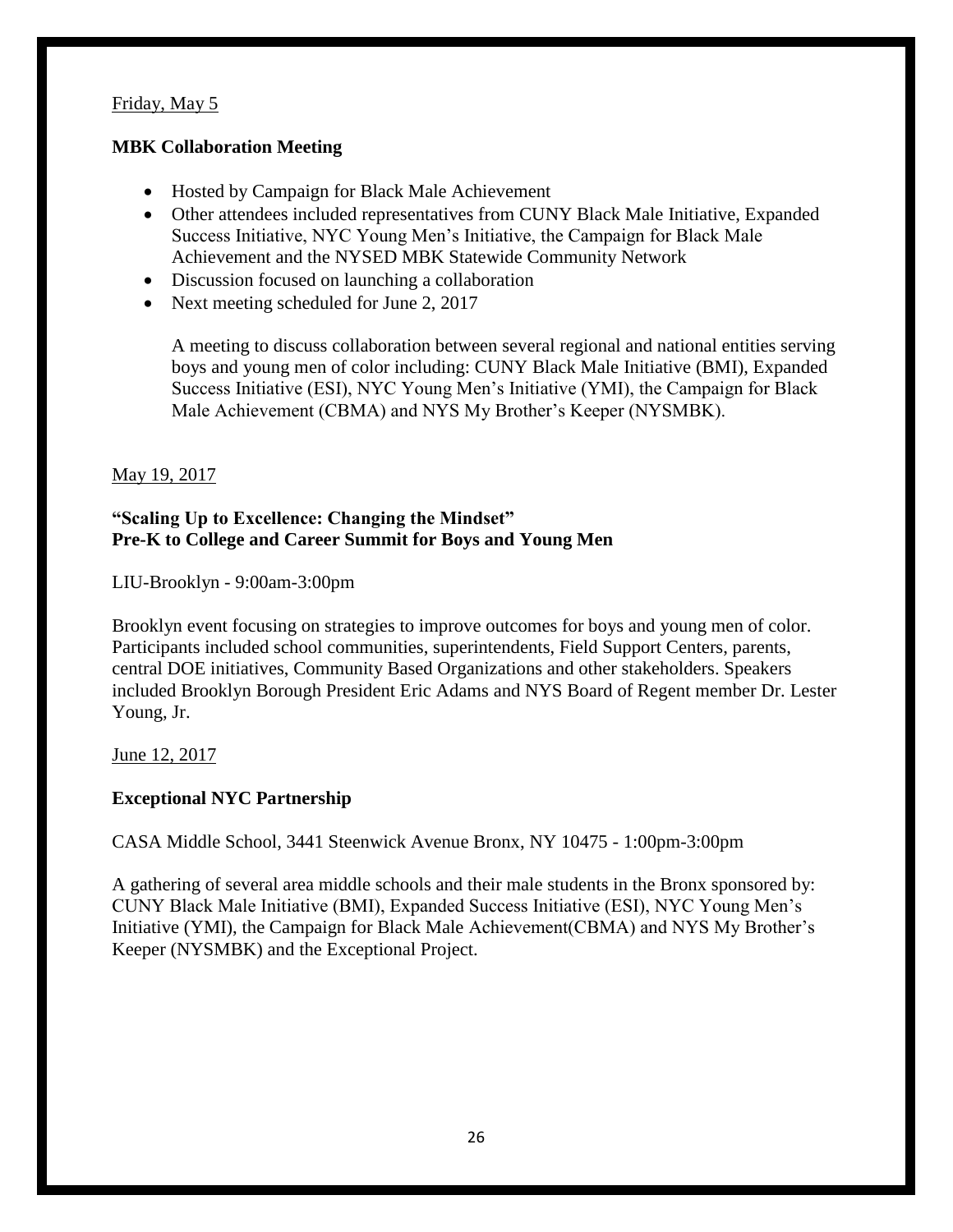June 17, 2017

### **Mt. Vernon Community Meeting**

Mt. Vernon High School **-** 8:00 a.m.- 1:00p.m.

A Stakeholders Summit that convened community leaders working on the six MBK goals recommended by the White House:

- 1. Entering school ready to learn
- 2. Reading at grade level by third grade
- 3. Graduating from high school ready for college and career
- 4. Completing post-secondary education or training
- 5. Successfully entering the workforce
- 6. Safe from violence and provided second chances

Attendees included Mt. Vernon mayor, CSD Superintendent, parents, teachers, elected officials, police chief, community leaders. Speakers included Regents Judith Johnson and Dr. Lester Young, Jr.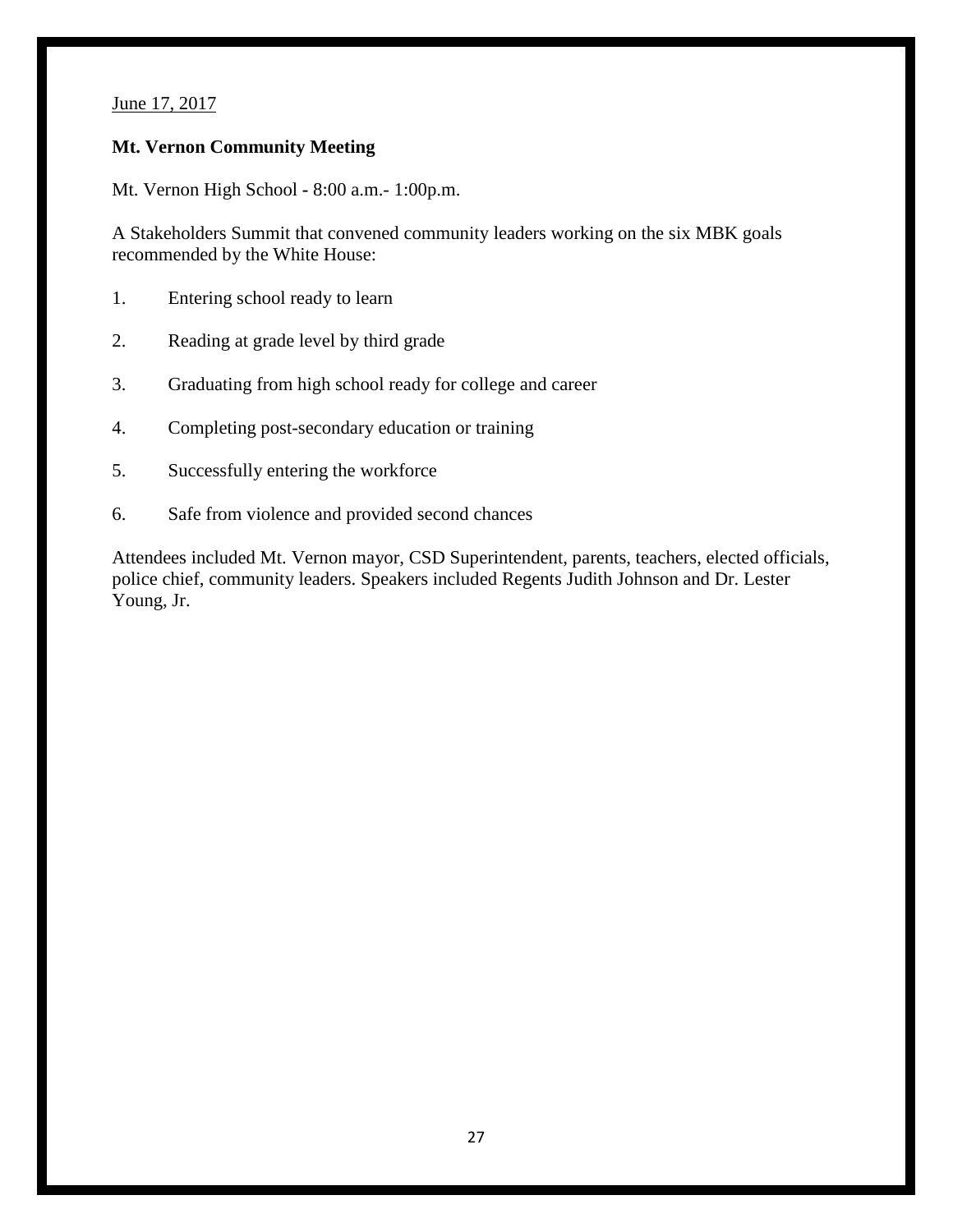# Office of Family and Community Engagement

# 2016-17 Funding by Region

|                                                                               | Total<br>Projects by<br>Region |         | <b>Total Awards</b><br>by Region |                | Family and<br>Community<br>Engagement | Liberty Partnership<br>Program |    |            |                | <b>MBK Challenge</b>    |                       | Teacher<br><b>Opportunity Corps</b><br>Ш |           |  |  |
|-------------------------------------------------------------------------------|--------------------------------|---------|----------------------------------|----------------|---------------------------------------|--------------------------------|----|------------|----------------|-------------------------|-----------------------|------------------------------------------|-----------|--|--|
| Capital                                                                       | $\overline{7}$                 | \$      | 1,636,301                        | $\overline{2}$ | \$<br>295,475                         | $\overline{2}$                 | \$ | 888,614    | $\overline{3}$ | $\zeta$<br>452,212      |                       |                                          |           |  |  |
| Central                                                                       | 9                              | \$      | 3,313,582                        | $\mathbf{1}$   | \$<br>150,000                         | 5 <sub>1</sub>                 | \$ | 2,125,736  | $\mathbf{1}$   | \$<br>585,388           | $\overline{2}$        | \$                                       | 452,458   |  |  |
| <b>Finger Lakes</b>                                                           | 8                              | \$      | 3,193,150                        | $\overline{3}$ | $\zeta$<br>404,877                    | $\overline{3}$                 | \$ | 1,350,319  | $\mathbf{1}$   | $\zeta$<br>1,307,954    | $\mathbf{1}$          | \$                                       | 130,000   |  |  |
| <b>Hudson Valley</b>                                                          | 22                             | \$      | 4,019,602                        | 12             | $\boldsymbol{\zeta}$<br>1,778,384     | 4                              | \$ | 1,656,936  | $\overline{4}$ | \$<br>441,948           | $\overline{a}$        | \$                                       | 142,334   |  |  |
| Long Island                                                                   | 15                             | \$      | 3,774,563                        | $\overline{7}$ | $\boldsymbol{\zeta}$<br>1,049,533     | $\overline{4}$                 | \$ | 1,814,940  | $\overline{3}$ | \$<br>585,156           | $\mathbf{1}$          | \$                                       | 324,934   |  |  |
| Mohawk Valley                                                                 | 5                              | \$      | 1,496,805                        |                |                                       | 3                              | \$ | 1,420,781  | $\overline{2}$ | \$<br>76,024            |                       |                                          |           |  |  |
| NYC - Bronx                                                                   | 16                             | $\zeta$ | 3,634,515                        | 5              | $\boldsymbol{\zeta}$<br>510,000       | $\overline{2}$                 | \$ | 923,902    | 6              | $\zeta$<br>1,428,343    | $\overline{3}$        | \$                                       | 772,270   |  |  |
| NYC - Brooklyn                                                                | 19                             | \$      | 2,824,297                        | 5              | \$<br>630,000                         | $\mathbf{3}$                   | \$ | 1,196,813  | 9              | \$<br>574,987           | $\overline{2}$        | \$                                       | 422,497   |  |  |
| NYC - Manhattan                                                               | 14                             | \$      | 3,117,304                        | $\overline{3}$ | \$<br>270,000                         | 5 <sup>1</sup>                 | \$ | 2,302,363  | $\overline{3}$ | \$<br>146,346           | $\overline{3}$        | \$                                       | 398,595   |  |  |
| NYC - Queens                                                                  | 10                             | \$      | 2,079,440                        | $\mathbf{1}$   | \$<br>90,000                          | $\mathbf{3}$                   | \$ | 1,199,588  | $5\phantom{.}$ | \$<br>465,963           | $\mathbf{1}$          | \$                                       | 323,889   |  |  |
| NYC - Staten Island                                                           | $\mathbf{1}$                   | \$      | 497,485                          |                |                                       | $\mathbf{1}$                   | \$ | 497,485    |                |                         |                       |                                          |           |  |  |
| North Country                                                                 | $\overline{2}$                 | \$      | 530,508                          |                |                                       | $\mathbf{1}$                   | \$ | 497,485    |                |                         | $\mathbf{1}$          | \$                                       | 33,023    |  |  |
| Southern Tier                                                                 | 5                              | \$      | 1,031,645                        | $\overline{3}$ | \$<br>449,972                         | $\mathbf{1}$                   | \$ | 497,485    | $\mathbf{1}$   | \$<br>84,188            |                       |                                          |           |  |  |
| Western                                                                       | 9                              | \$      | 3,268,111                        | $\mathbf{3}$   | \$<br>427,500                         | 4                              | \$ | 1,989,413  | $\overline{2}$ | \$<br>851,198           |                       |                                          |           |  |  |
| <b>Total</b>                                                                  | 142                            | \$      | 34,417,308                       | 45             | $\ddot{\bm{\zeta}}$<br>6,055,741      | 41                             | \$ | 18,361,860 | 40             | $\vert$ \$<br>6,999,707 | $16 \mid \frac{1}{2}$ |                                          | 3,000,000 |  |  |
| Generated by the SAS System ('Local', X64_7PRO) on May 08, 2017 at 9:57:16 AM |                                |         |                                  |                |                                       |                                |    |            |                |                         |                       |                                          |           |  |  |
|                                                                               |                                |         |                                  |                | 28                                    |                                |    |            |                |                         |                       |                                          |           |  |  |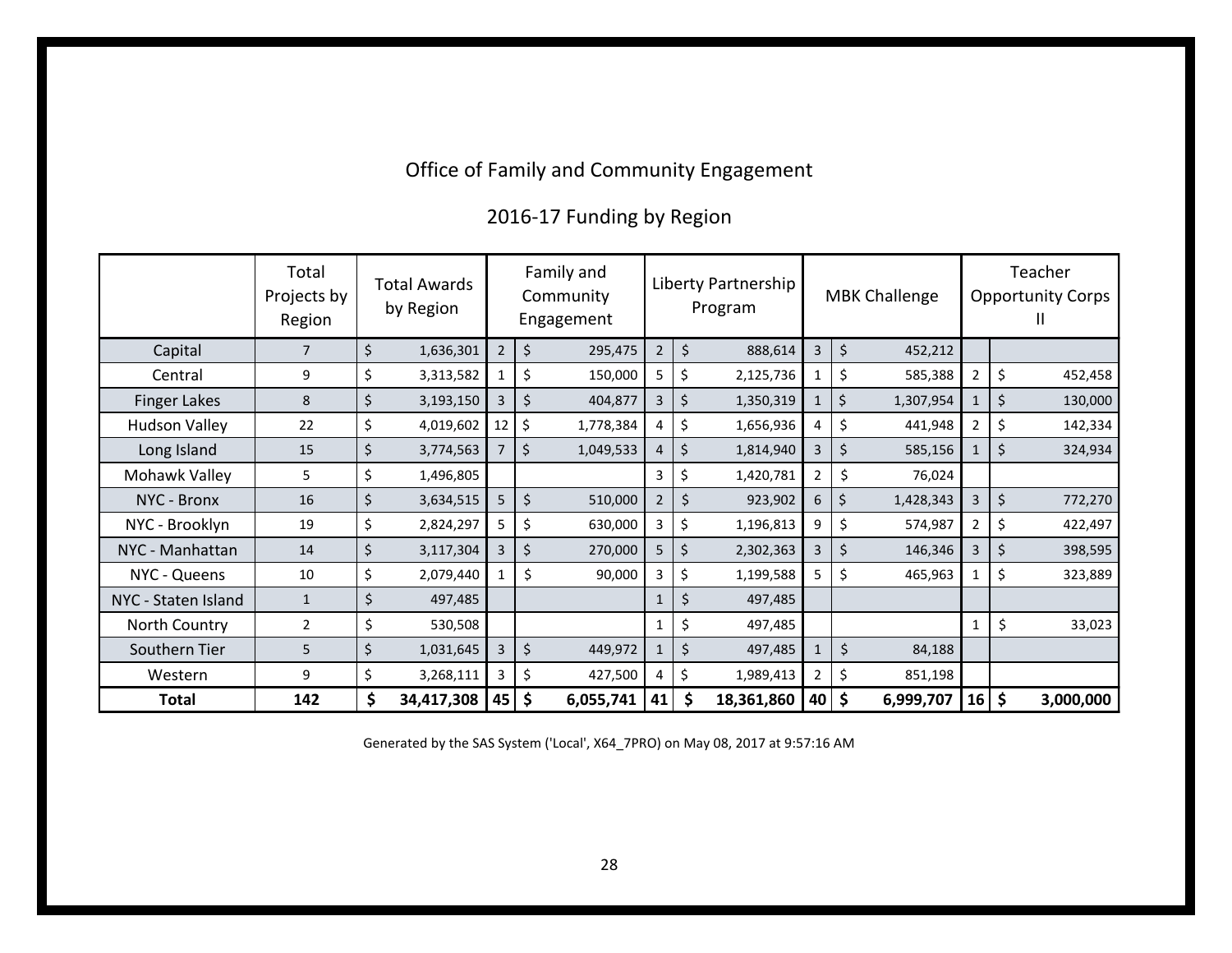|                                        | <b>Total Projects</b><br>by Institution | <b>Total Awards by</b><br>Institution | Family and<br>Community<br>Engagement | Liberty Partnership<br>Program |                      |         | <b>MBK Challenge</b> |              |    | <b>Teacher Opportunity</b><br>Corps II |  |
|----------------------------------------|-----------------------------------------|---------------------------------------|---------------------------------------|--------------------------------|----------------------|---------|----------------------|--------------|----|----------------------------------------|--|
| Bank Street College of Education       | $\mathbf{1}$                            | \$<br>426,417                         |                                       | $\mathbf{1}$                   | \$                   | 426,417 |                      |              |    |                                        |  |
| <b>CUNY Brooklyn College</b>           | $1\,$                                   | \$<br>97,500                          |                                       |                                |                      |         |                      | $\mathbf{1}$ | \$ | 97,500                                 |  |
| <b>CUNY College of Staten Island</b>   | $1\,$                                   | \$<br>497,485                         |                                       | $\mathbf{1}$                   | \$                   | 497,485 |                      |              |    |                                        |  |
| <b>CUNY Herbert H. Lehman College</b>  | $\mathbf 1$                             | $\overline{\xi}$<br>315,265           |                                       |                                |                      |         |                      | $\mathbf{1}$ | Ś  | 315,265                                |  |
| <b>CUNY Hunter College</b>             | $\overline{2}$                          | Ś<br>603,580                          |                                       | $\mathbf{1}$                   | Ŝ.                   | 497,485 |                      | $\mathbf{1}$ | Ś  | 106,095                                |  |
| <b>CUNY Queens College</b>             | $\mathbf 1$                             | \$<br>323,889                         |                                       |                                |                      |         |                      | $\mathbf{1}$ | \$ | 323,889                                |  |
| <b>Clarkson University</b>             | $\mathbf{1}$                            | \$<br>33,023                          |                                       |                                |                      |         |                      | $\mathbf{1}$ | \$ | 33,023                                 |  |
| Columbia University                    | $1\,$                                   | \$<br>383,780                         |                                       | $\mathbf{1}$                   | \$                   | 383,780 |                      |              |    |                                        |  |
| Eugenio Maria De Hostos Comm College   | $\mathbf{1}$                            | \$<br>426,417                         |                                       | $\mathbf{1}$                   | \$                   | 426,417 |                      |              |    |                                        |  |
| Fiorello H. La Guardia Comm College    | $\mathbf{1}$                            | \$<br>390,883                         |                                       | $\mathbf{1}$                   | \$                   | 390,883 |                      |              |    |                                        |  |
| Fordham Univ (Rose Hill-Lincoln Ctr)   | $\mathbf 1$                             | \$<br>497,485                         |                                       | $\mathbf{1}$                   | $\boldsymbol{\zeta}$ | 497,485 |                      |              |    |                                        |  |
| Fulton-Montgomery Community College    | $\mathbf{1}$                            | \$<br>426,417                         |                                       | $\mathbf{1}$                   | $\boldsymbol{\zeta}$ | 426,417 |                      |              |    |                                        |  |
| <b>Genesee Community College</b>       | $\mathbf{1}$                            | \$<br>426,417                         |                                       | $\mathbf{1}$                   | \$                   | 426,417 |                      |              |    |                                        |  |
| Hofstra University-Main Campus         | $\mathbf{1}$                            | \$<br>497,485                         |                                       | $\mathbf{1}$                   | \$                   | 497,485 |                      |              |    |                                        |  |
| Iona College                           | $\mathbf{1}$                            | \$<br>497,485                         |                                       | $\mathbf{1}$                   | \$                   | 497,485 |                      |              |    |                                        |  |
| Kingsborough Community College         | $\mathbf 1$                             | \$<br>415,045                         |                                       | $\mathbf{1}$                   | \$                   | 415,045 |                      |              |    |                                        |  |
| Le Moyne College                       | $1\,$                                   | \$<br>399,765                         |                                       | $\mathbf{1}$                   | \$                   | 399,765 |                      |              |    |                                        |  |
| Long Island University-Brooklyn Campus | $1\,$                                   | \$<br>284,283                         |                                       | $\mathbf{1}$                   | \$                   | 284,283 |                      |              |    |                                        |  |
| Manhattan College                      | $\mathbf{1}$                            | \$<br>132,005                         |                                       |                                |                      |         |                      | $\mathbf{1}$ | \$ | 132,005                                |  |
| Marist College                         | $\mathbf{1}$                            | \$<br>426,417                         |                                       | $\mathbf{1}$                   | \$                   | 426,417 |                      |              |    |                                        |  |
| <b>Medgar Evers College</b>            | $\overline{2}$                          | \$<br>822,482                         |                                       | $\mathbf{1}$                   | \$                   | 497,485 |                      | $\mathbf{1}$ | \$ | 324,997                                |  |
| Metropolitan College of New York       | $\mathbf{1}$                            | \$<br>162,500                         |                                       |                                |                      |         |                      | $\mathbf{1}$ | \$ | 162,500                                |  |
| Monroe College                         | $\mathbf{1}$                            | \$<br>325,000                         |                                       |                                |                      |         |                      | $\mathbf{1}$ | \$ | 325,000                                |  |
| Monroe Community College               | $\mathbf{1}$                            | \$<br>426,417                         |                                       | $\mathbf{1}$                   | \$                   | 426,417 |                      |              |    |                                        |  |
| Mount Saint Mary College               | $1\,$                                   | \$<br>39,000                          |                                       |                                |                      |         |                      | $\mathbf{1}$ | \$ | 39,000                                 |  |
| Nassau Community College               | $\mathbf{1}$                            | $\overline{\xi}$<br>426,417           |                                       | $\mathbf{1}$                   | \$                   | 426,417 |                      |              |    |                                        |  |
| Nazareth College of Rochester          | $\mathbf{1}$                            | $\overline{\xi}$<br>130,000           |                                       |                                |                      |         |                      | $\mathbf{1}$ | \$ | 130,000                                |  |
| <b>New York University</b>             | $\mathbf{1}$                            | \$<br>497,196                         |                                       | $\mathbf{1}$                   | \$                   | 497,196 |                      |              |    |                                        |  |
| Niagara County Community College       | $\mathbf{1}$                            | \$<br>497,485                         |                                       | $\mathbf{1}$                   | \$                   | 497,485 |                      |              |    |                                        |  |
| Onondaga Community College             | $\mathbf{1}$                            | \$<br>366,467                         |                                       | $\mathbf{1}$                   | \$                   | 366,467 |                      |              |    |                                        |  |
| Pace University - NYC Campus           | $\mathbf{1}$                            | \$<br>497,485                         |                                       | $\mathbf{1}$                   | \$                   | 497,485 |                      |              |    |                                        |  |
| Queensborough Community College        | $\mathbf{1}$                            | \$<br>425,119                         |                                       | $\mathbf{1}$                   | \$                   | 425,119 |                      |              |    |                                        |  |
| Rochester Institute of Technology      | $1\,$                                   | \$<br>497,485                         |                                       | $\mathbf{1}$                   | \$                   | 497,485 |                      |              |    |                                        |  |
| <b>Rockland Community College</b>      | $\mathbf{1}$                            | \$<br>312,645                         |                                       | $\mathbf{1}$                   | \$                   | 312,645 |                      |              |    |                                        |  |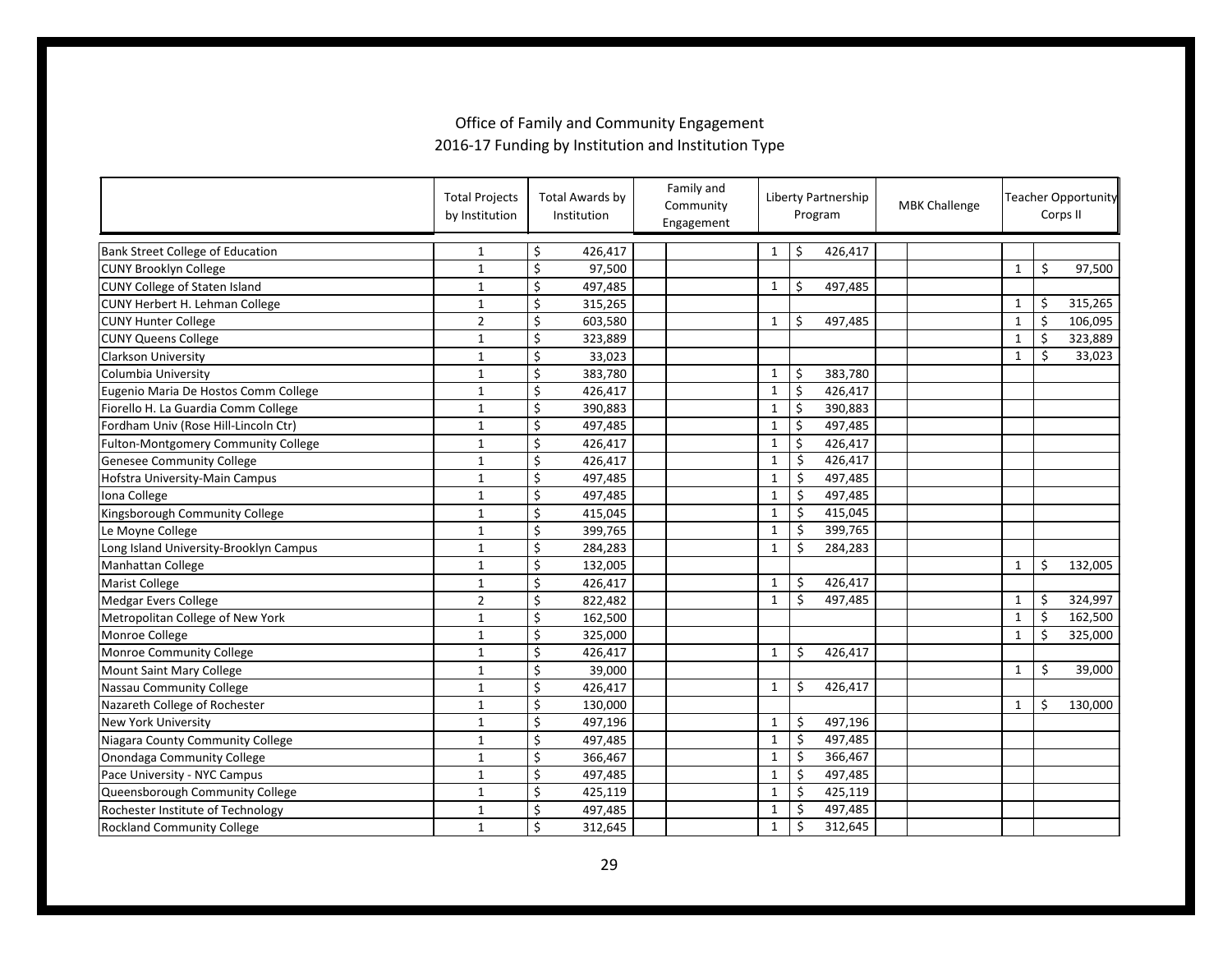|                                                           | <b>Total Projects</b><br>by Institution |                         | <b>Total Awards by</b><br>Institution |              | Family and<br>Community<br>Engagement |              | Liberty Partnership<br>Program |              |              | <b>MBK Challenge</b> |         |              | <b>Teacher Opportunity</b><br>Corps II |             |  |
|-----------------------------------------------------------|-----------------------------------------|-------------------------|---------------------------------------|--------------|---------------------------------------|--------------|--------------------------------|--------------|--------------|----------------------|---------|--------------|----------------------------------------|-------------|--|
| <b>SUNY College at Buffalo</b>                            | 1                                       | \$                      | 496,958                               |              |                                       | $\mathbf{1}$ | \$                             | 496,958      |              |                      |         |              |                                        |             |  |
| <b>SUNY College at Cortland</b>                           | $\overline{2}$                          | \$                      | 624,943                               |              |                                       | $\mathbf{1}$ | \$                             | 497,485      |              |                      |         | $\mathbf{1}$ | \$                                     | 127,458     |  |
| SUNY College at Fredonia                                  | $\mathbf{1}$                            | Ś                       | 497,485                               |              |                                       | $\mathbf{1}$ | Ś                              | 497,485      |              |                      |         |              |                                        |             |  |
| SUNY College at Old Westbury                              | $\mathbf{1}$                            | \$                      | 324,934                               |              |                                       |              |                                |              |              |                      |         | $\mathbf{1}$ | Ś.                                     | 324,934     |  |
| <b>SUNY College at Oswego</b>                             | $\mathbf{1}$                            | \$                      | 325,000                               |              |                                       |              |                                |              |              |                      |         | $\mathbf{1}$ | Ś                                      | 325,000     |  |
| <b>SUNY College at Purchase</b>                           | $\mathbf{1}$                            | \$                      | 420,389                               |              |                                       | $\mathbf{1}$ | \$                             | 420,389      |              |                      |         |              |                                        |             |  |
| SUNY College of Agriculture And Technology at Morrisville | $\mathbf{1}$                            | \$                      | 497,062                               |              |                                       | $\mathbf{1}$ | \$                             | 497,062      |              |                      |         |              |                                        |             |  |
| SUNY College of Agriculture And Technology at Cobleskill  | $\mathbf{1}$                            | \$                      | 497,485                               |              |                                       | $\mathbf{1}$ | \$                             | 497,485      |              |                      |         |              |                                        |             |  |
| SUNY College of Technology at Canton                      | $\mathbf{1}$                            | \$                      | 497,485                               |              |                                       | $\mathbf{1}$ | \$                             | 497,485      |              |                      |         |              |                                        |             |  |
| SUNY College of Technology at Farmingdale                 | $\mathbf{1}$                            | \$                      | 393,553                               |              |                                       | $\mathbf{1}$ | \$                             | 393,553      |              |                      |         |              |                                        |             |  |
| <b>SUNY at Albany</b>                                     | $\mathbf{1}$                            | \$                      | 497,485                               |              |                                       | $\mathbf{1}$ | \$                             | 497,485      |              |                      |         |              |                                        |             |  |
| <b>SUNY at Binghamton</b>                                 | $\mathbf{1}$                            | \$                      | 497,485                               |              |                                       | $\mathbf{1}$ | \$                             | 497,485      |              |                      |         |              |                                        |             |  |
| <b>SUNY at Buffalo</b>                                    | $\mathbf{1}$                            | $\overline{\mathsf{S}}$ | 497,485                               |              |                                       | $\mathbf{1}$ | \$                             | 497,485      |              |                      |         |              |                                        |             |  |
| Sarah Lawrence College                                    | $\mathbf{1}$                            | \$                      | 103,334                               |              |                                       |              |                                |              |              |                      |         | $\mathbf{1}$ | \$                                     | 103,334     |  |
| <b>Schenectady County Community College</b>               | $\mathbf{1}$                            | \$                      | 391,129                               |              |                                       | $\mathbf{1}$ | \$                             | 391,129      |              |                      |         |              |                                        |             |  |
| St. John's University                                     | $\mathbf{1}$                            | \$                      | 383,586                               |              |                                       | $\mathbf{1}$ | \$                             | 383,586      |              |                      |         |              |                                        |             |  |
| <b>Suffolk County Community College</b>                   | $\mathbf{1}$                            | \$                      | 497,485                               |              |                                       | $\mathbf{1}$ | \$                             | 497,485      |              |                      |         |              |                                        |             |  |
| <b>Syracuse University</b>                                | $\mathbf{1}$                            | \$                      | 364,957                               |              |                                       | $\mathbf{1}$ | \$                             | 364,957      |              |                      |         |              |                                        |             |  |
| Teachers College                                          | $\mathbf 1$                             | \$                      | 130,000                               |              |                                       |              |                                |              |              |                      |         | $\mathbf{1}$ | \$                                     | 130,000     |  |
| Utica College                                             | $\mathbf{1}$                            | \$                      | 496,879                               |              |                                       | $\mathbf{1}$ | \$                             | 496,879      |              |                      |         |              |                                        |             |  |
| Total                                                     | 57                                      | \$                      | 21,361,860                            |              |                                       | 41           |                                | \$18,361,860 |              |                      |         | 16           |                                        | \$3,000,000 |  |
| Albany City School District                               | $\mathbf{1}$                            | \$                      | 346,226                               |              |                                       |              |                                |              | $\mathbf{1}$ | \$                   | 346,226 |              |                                        |             |  |
| <b>Binghamton City School District</b>                    | $\mathbf 2$                             | \$                      | 234,160                               | $\mathbf{1}$ | \$<br>149,972                         |              |                                |              | $\mathbf{1}$ | \$                   | 84,188  |              |                                        |             |  |
| Brentwood Union Free School District                      | $\mathbf 1$                             | \$                      | 150,000                               | $\mathbf{1}$ | \$<br>150,000                         |              |                                |              |              |                      |         |              |                                        |             |  |
| <b>Buffalo City School District</b>                       | $\overline{2}$                          | \$                      | 940,110                               | $\mathbf{1}$ | \$<br>127,500                         |              |                                |              | $\mathbf{1}$ | \$                   | 812,610 |              |                                        |             |  |
| Central Islip Union Free School District                  | $\mathbf{1}$                            | \$                      | 59,771                                |              |                                       |              |                                |              | $\mathbf{1}$ | \$                   | 59,771  |              |                                        |             |  |
| Dunkirk City School District                              | $\mathbf{1}$                            | \$                      | 150,000                               | $\mathbf{1}$ | \$<br>150,000                         |              |                                |              |              |                      |         |              |                                        |             |  |
| East Ramapo Central School District (Spring Valley)       | $\overline{2}$                          | \$                      | 194,135                               | $\mathbf{1}$ | \$<br>150,000                         |              |                                |              | $\mathbf{1}$ | \$                   | 44,135  |              |                                        |             |  |
| Ellenville Central School District                        | $\mathbf{1}$                            | \$                      | 150,000                               | $\mathbf{1}$ | \$<br>150,000                         |              |                                |              |              |                      |         |              |                                        |             |  |
| <b>Fallsburg Central School District</b>                  | $\mathbf{1}$                            | \$                      | 150,000                               | $\mathbf{1}$ | \$<br>150,000                         |              |                                |              |              |                      |         |              |                                        |             |  |
| Freeport Union Free School District                       | $\mathbf{1}$                            | \$                      | 150,000                               | $\mathbf{1}$ | \$<br>150,000                         |              |                                |              |              |                      |         |              |                                        |             |  |
| Gloversville City School District                         | $\mathbf{1}$                            | \$                      | 26,574                                |              |                                       |              |                                |              | $\mathbf{1}$ | \$                   | 26,574  |              |                                        |             |  |
| Greenburgh Central School District                        | $\mathbf{1}$                            | \$                      | 141,467                               | $\mathbf{1}$ | \$<br>141,467                         |              |                                |              |              |                      |         |              |                                        |             |  |
| Hempstead Union Free School District                      | $\mathbf{1}$                            | \$                      | 391,055                               |              |                                       |              |                                |              | $\mathbf{1}$ | Ś.                   | 391,055 |              |                                        |             |  |
| Hudson City School District                               | $\mathbf{1}$                            | \$                      | 145,500                               | $\mathbf{1}$ | \$<br>145,500                         |              |                                |              |              |                      |         |              |                                        |             |  |
| Ithaca City School District                               | $\mathbf{1}$                            | \$                      | 150,000                               | $\mathbf{1}$ | \$<br>150,000                         |              |                                |              |              |                      |         |              |                                        |             |  |
| Johnson City Central School District                      | $\mathbf{1}$                            | \$                      | 150,000                               | $\mathbf{1}$ | \$<br>150,000                         |              |                                |              |              |                      |         |              |                                        |             |  |
| Kingston City School District                             | $\mathbf{1}$                            | \$                      | 150,000                               | $\mathbf{1}$ | \$<br>150,000                         |              |                                |              |              |                      |         |              |                                        |             |  |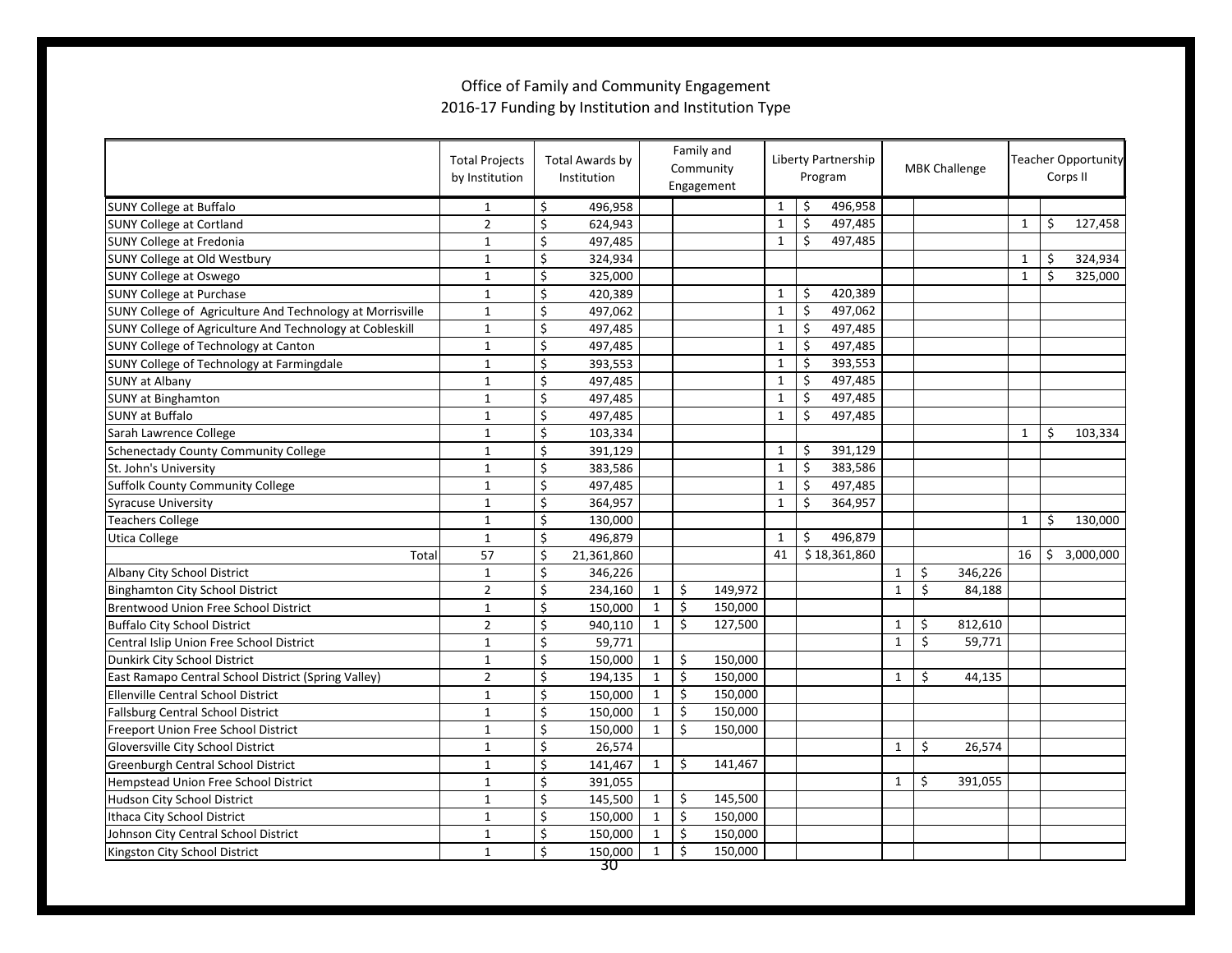|                                       | <b>Total Projects</b><br>by Institution |                         | Total Awards by<br>Institution | Family and<br>Community<br>Engagement |         |         | Liberty Partnership<br>Program |  | <b>MBK Challenge</b> |         |           | <b>Teacher Opportunity</b><br>Corps II |  |
|---------------------------------------|-----------------------------------------|-------------------------|--------------------------------|---------------------------------------|---------|---------|--------------------------------|--|----------------------|---------|-----------|----------------------------------------|--|
| Lawrence Union Free School District   | $\mathbf{1}$                            | \$                      | 150,000                        | $\mathbf{1}$                          | \$      | 150,000 |                                |  |                      |         |           |                                        |  |
| Longwood Central School District      | $\mathbf{1}$                            | \$                      | 150,000                        | $\mathbf{1}$                          | $\zeta$ | 150,000 |                                |  |                      |         |           |                                        |  |
| Lyons Central School District         | $\mathbf{1}$                            | \$                      | 150,000                        | $\mathbf{1}$                          | $\zeta$ | 150,000 |                                |  |                      |         |           |                                        |  |
| Monticello Central School District    | $\mathbf 1$                             | \$                      | 150,000                        | $\mathbf{1}$                          | \$      | 150,000 |                                |  |                      |         |           |                                        |  |
| Mount Vernon School District          | $\mathbf 2$                             | \$                      | 255,831                        | $\mathbf{1}$                          | $\zeta$ | 150,000 |                                |  | $\mathbf{1}$         | \$      | 105,831   |                                        |  |
| New York City Geographic District #3  | $\mathbf{1}$                            | \$                      | 37,665                         |                                       |         |         |                                |  | $\mathbf{1}$         | \$      | 37,665    |                                        |  |
| New York City Geographic District #4  | $\mathbf{1}$                            | \$                      | 40,669                         |                                       |         |         |                                |  | $\mathbf{1}$         | \$      | 40,669    |                                        |  |
| New York City Geographic District #5  | $\overline{2}$                          | \$                      | 158,012                        | $\mathbf{1}$                          | \$      | 90,000  |                                |  | $\mathbf{1}$         | \$      | 68,012    |                                        |  |
| New York City Geographic District #6  | $\overline{2}$                          | \$                      | 180,000                        | $\overline{2}$                        | \$      | 180,000 |                                |  |                      |         |           |                                        |  |
| New York City Geographic District #7  | $\mathbf{1}$                            | \$                      | 274,054                        |                                       |         |         |                                |  | $\mathbf{1}$         | \$      | 274,054   |                                        |  |
| New York City Geographic District #8  | $\overline{2}$                          | \$                      | 368,060                        | $\mathbf{1}$                          | \$      | 90,000  |                                |  | $\mathbf{1}$         | \$      | 278,060   |                                        |  |
| New York City Geographic District #9  | $\overline{2}$                          | $\overline{\xi}$        | 457,173                        | $\mathbf{1}$                          | $\zeta$ | 150,000 |                                |  | $\mathbf{1}$         | $\zeta$ | 307,173   |                                        |  |
| New York City Geographic District #10 | $\overline{2}$                          | \$                      | 380,922                        | $\mathbf{1}$                          | \$      | 90,000  |                                |  | $1\,$                | \$      | 290,922   |                                        |  |
| New York City Geographic District #11 | $\overline{2}$                          | \$                      | 215,087                        | $\mathbf{1}$                          | \$      | 90,000  |                                |  | $\mathbf{1}$         | \$      | 125,087   |                                        |  |
| New York City Geographic District #12 | $\overline{2}$                          | \$                      | 243,047                        | $\mathbf{1}$                          | \$      | 90.000  |                                |  | $\mathbf{1}$         | \$      | 153,047   |                                        |  |
| New York City Geographic District #13 | $\mathbf 1$                             | \$                      | 49,295                         |                                       |         |         |                                |  | $\mathbf{1}$         | \$      | 49,295    |                                        |  |
| New York City Geographic District #14 | $\mathbf{1}$                            | \$                      | 49,450                         |                                       |         |         |                                |  | $\mathbf{1}$         | \$      | 49,450    |                                        |  |
| New York City Geographic District #16 | $\overline{2}$                          | \$                      | 195,136                        | $\mathbf{1}$                          | \$      | 150,000 |                                |  | $\mathbf{1}$         | \$      | 45,136    |                                        |  |
| New York City Geographic District #17 | $\overline{2}$                          | \$                      | 170,257                        | $\mathbf{1}$                          | \$      | 150,000 |                                |  | $\mathbf{1}$         | \$      | 20,257    |                                        |  |
| New York City Geographic District #18 | $\mathbf{1}$                            | \$                      | 17,639                         |                                       |         |         |                                |  | $\mathbf{1}$         | \$      | 17,639    |                                        |  |
| New York City Geographic District #19 | $\overline{2}$                          | \$                      | 306,667                        | $\mathbf{1}$                          | $\zeta$ | 150,000 |                                |  | $\mathbf{1}$         | \$      | 156,667   |                                        |  |
| New York City Geographic District #22 | $\mathbf 1$                             | \$                      | 28,499                         |                                       |         |         |                                |  | $1\,$                | \$      | 28,499    |                                        |  |
| New York City Geographic District #23 | $\overline{2}$                          | \$                      | 235,500                        | $\mathbf{1}$                          | \$      | 90,000  |                                |  | $\mathbf{1}$         | \$      | 145,500   |                                        |  |
| New York City Geographic District #25 | $\mathbf{1}$                            | \$                      | 144,234                        |                                       |         |         |                                |  | $\mathbf{1}$         | \$      | 144,234   |                                        |  |
| New York City Geographic District #26 | $\mathbf 1$                             | \$                      | 114,382                        |                                       |         |         |                                |  | $\mathbf{1}$         | \$      | 114,382   |                                        |  |
| New York City Geographic District #27 | $\mathbf{1}$                            | \$                      | 176,383                        |                                       |         |         |                                |  | $\mathbf{1}$         | \$      | 176,383   |                                        |  |
| New York City Geographic District #28 | $\mathbf{1}$                            | \$                      | 9,628                          |                                       |         |         |                                |  | $\mathbf{1}$         | \$      | 9,628     |                                        |  |
| New York City Geographic District #29 | $\mathbf{1}$                            | $\overline{\mathsf{S}}$ | 90,000                         | $\mathbf{1}$                          | \$      | 90.000  |                                |  |                      |         |           |                                        |  |
| New York City Geographic District #30 | $\mathbf 1$                             | \$                      | 21,336                         |                                       |         |         |                                |  | $1\,$                | \$      | 21,336    |                                        |  |
| New York City Geographic District #32 | $\overline{2}$                          | \$                      | 152,544                        | $\mathbf{1}$                          | \$      | 90,000  |                                |  | $\mathbf{1}$         | \$      | 62,544    |                                        |  |
| Newark Central School District        | $\mathbf{1}$                            | \$                      | 150,000                        | $\mathbf{1}$                          | \$      | 150,000 |                                |  |                      |         |           |                                        |  |
| Newburgh City School District         | $\mathbf{1}$                            | \$                      | 150,000                        | $\mathbf{1}$                          | \$      | 150,000 |                                |  |                      |         |           |                                        |  |
| Niagara Falls City School District    | $\mathbf{1}$                            | \$                      | 150,000                        | $\mathbf{1}$                          | \$      | 150,000 |                                |  |                      |         |           |                                        |  |
| Ossining Union Free School District   | $\mathbf{1}$                            | \$                      | 147,415                        | $\mathbf{1}$                          | \$      | 147,415 |                                |  |                      |         |           |                                        |  |
| Peekskill City School District        | $\mathbf{1}$                            | \$                      | 150,000                        | $\mathbf{1}$                          | $\zeta$ | 150,000 |                                |  |                      |         |           |                                        |  |
| Poughkeepsie City School District     | $\overline{2}$                          | \$                      | 281,902                        | $\mathbf{1}$                          | \$      | 139,502 |                                |  | $\mathbf{1}$         | \$      | 142,400   |                                        |  |
| Rochester City School District        | $\overline{2}$                          | \$                      | 1,412,831                      | 1                                     | \$      | 104,877 |                                |  | $\mathbf{1}$         | \$      | 1,307,954 |                                        |  |
| Roosevelt Union Free School District  | $\mathbf{1}$                            | \$                      | 149,533                        | $\mathbf{1}$                          | $\zeta$ | 149,533 |                                |  |                      |         |           |                                        |  |